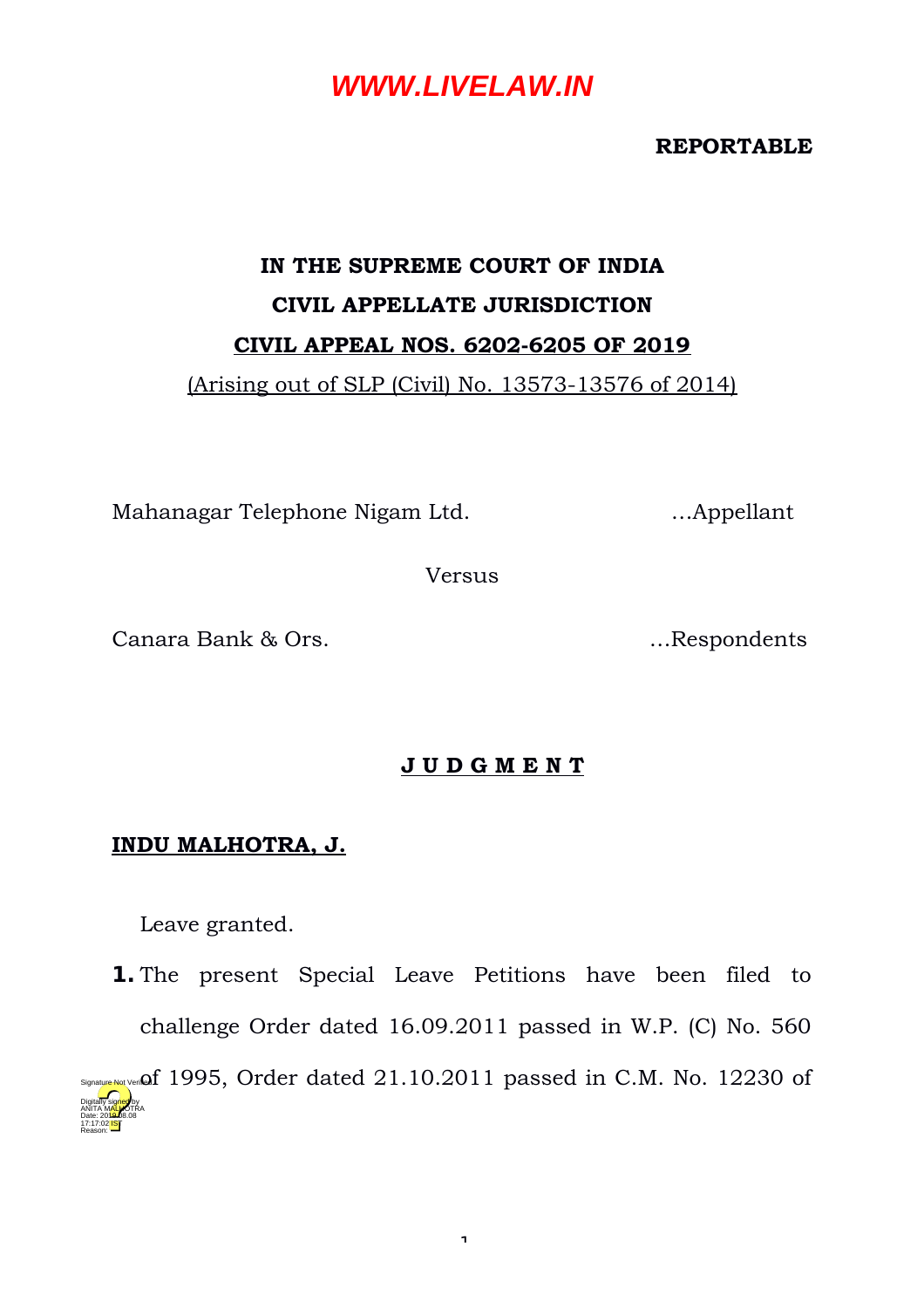2011, Order dated 05.07.2013 passed in C.M. No. 8100 of 2012, and Order dated 10.01.2014 passed in C.M. No. 324 and 325 of 2014 by the Delhi High Court.

- **2.** The background facts of the case are as follows :
- **2.1.** In 1992, MTNL floated 17% Non-Cumulative Secured Redeemable Bonds described as the VI Series (Private Placement) worth Rs. 425 crores. On 10.02.1992, MTNL placed bonds worth Rs.200 crores with Can Bank Financial Services Ltd. (hereinafter referred to as "CANFINA") under an MOU agreement. The bond amount of Rs. 200 cores was placed as fixed deposit by MTNL with CANFINA. CANFINA paid back Rs. 50 crores of the fixed deposit in 1992. The balance fixed deposit amount of Rs. 150 crores along with interest was not paid by CANFINA to MTNL. As a consequence, MTNL did not service the interest on bonds. MTNL was of the view that since it did not receive the entire bond amount of Rs. 200 crores, the entire deal did not go through. Against payment of Rs. 50 crores received from CANFINA, MTNL serviced the bonds of approximately Rs. 31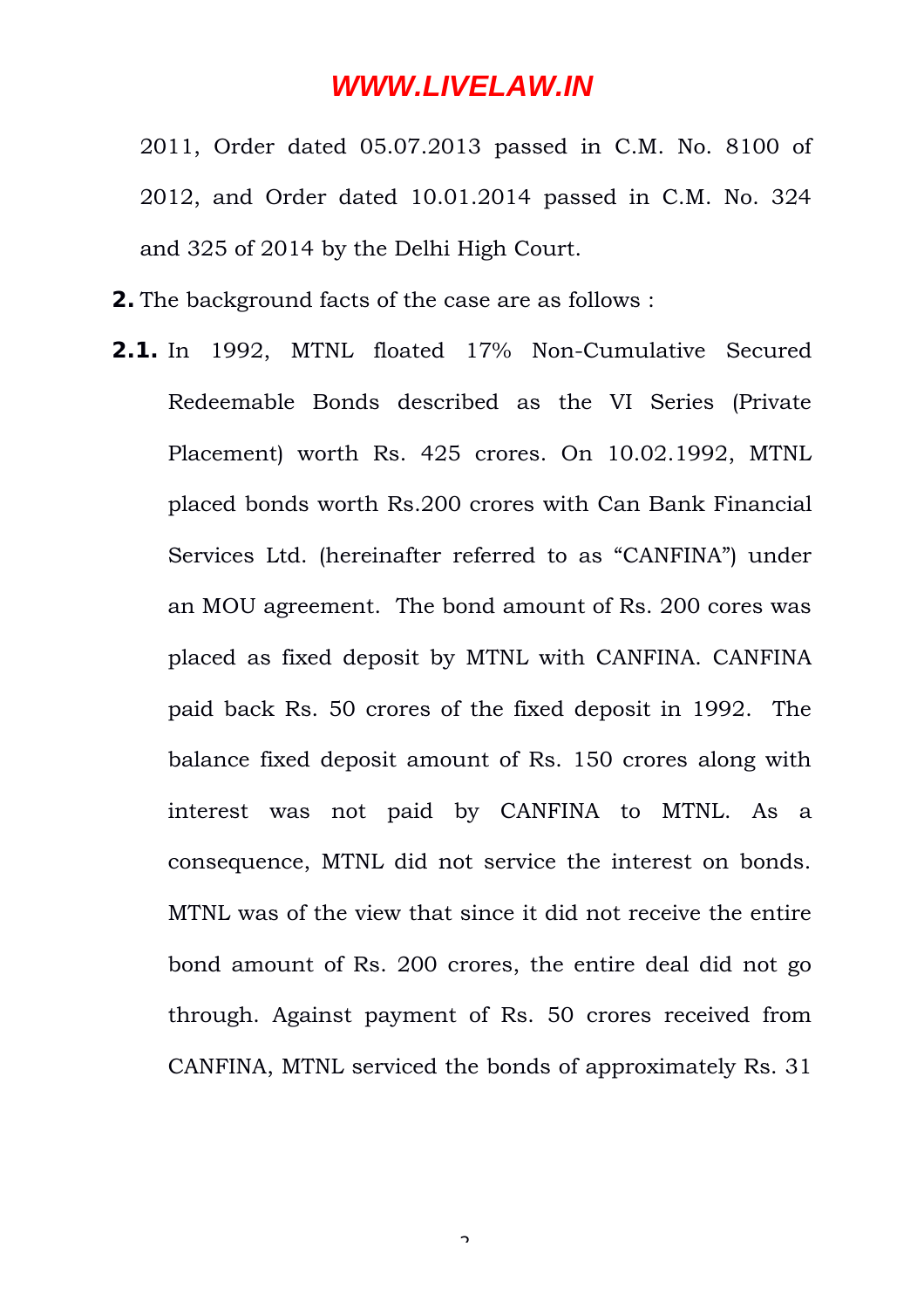crores to the public. MTNL was of the view that only a sum of Rs.5.41 crores was payable to CANFINA, which was not accepted by CANFINA.

- **2.2.** As per Canara Bank, soon after the bonds were subscribed, there was an out-break of a security scam which led to a collapse of the secondary market in shares, security and bonds. There were very few buyers in the secondary market. Even such buyers were offering very low prices for these bonds. In these circumstances, CANFINA was faced with a severe liquidity crunch.
- **2.3.** In these circumstances, Respondent No. 1 Canara Bank purchased the Bonds issued by MTNL, of the face value of Rs. 80 crores, from Respondent No. 2 – CANFINA which is its wholly owned subsidiary.
- **2.4.** Canara Bank requested for registration of these Bonds with MTNL, and lodged letters of allotment for purchase of the bonds from CANFINA.
- **2.5.** MTNL *vide* letter dated 14.10.1992 addressed to Canara Bank, refused to transfer the Bonds, on the various grounds mentioned in the letter.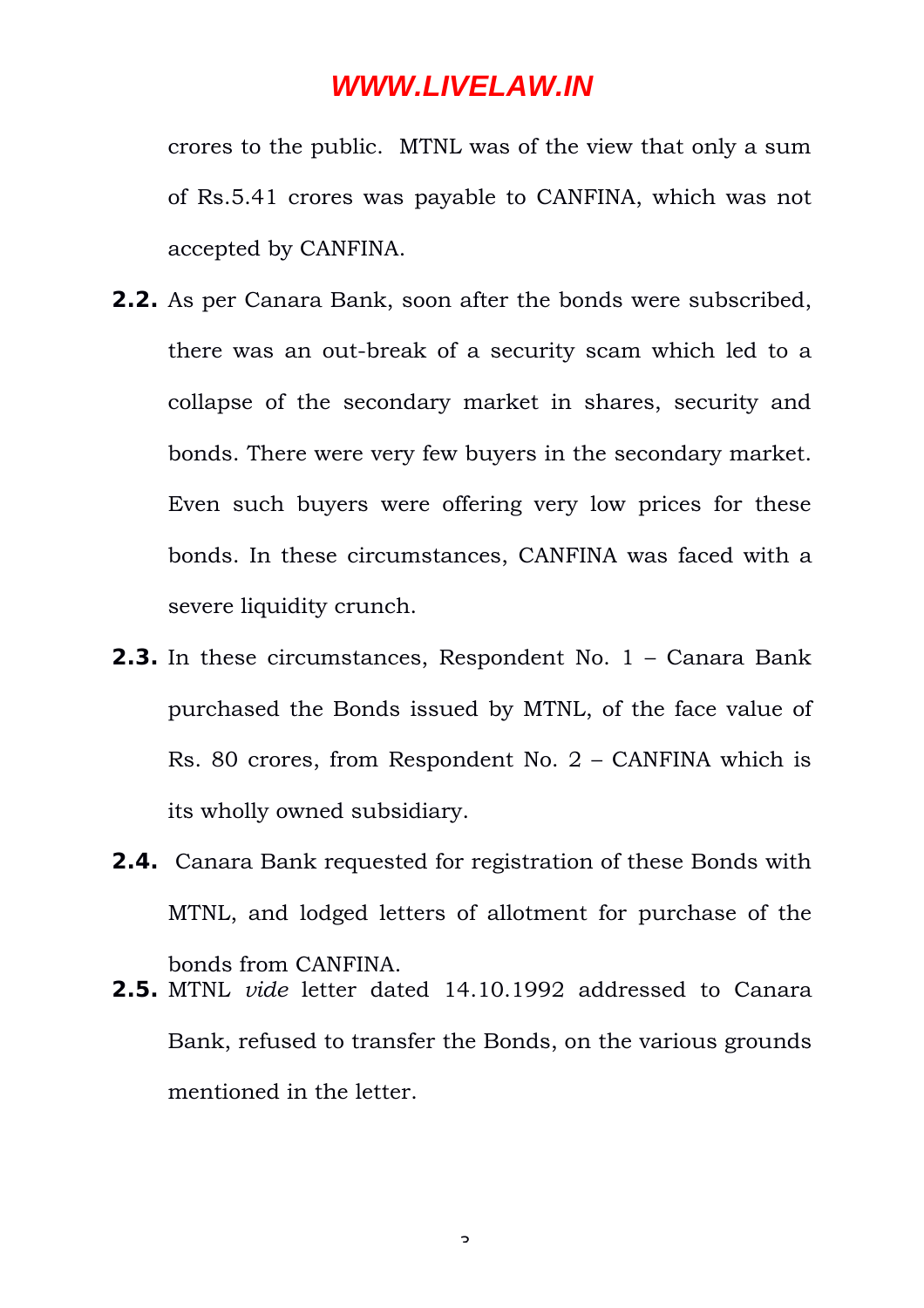- **2.6.** MTNL by a subsequent letter dated 16.02.1993, informed Canara Bank that it had registered a part of the face value of Rs. 40 crores, in favour of CANFINA. The bond instruments were however retained on the ground that CANFINA had failed to pay the deposit money of Rs. 150 crores, which was payable to MTNL with an accrued interest of 12% p.a.
- **2.7.** MTNL *vide* letter dated 20.10.1993, cancelled all the Bonds *inter alia* on the ground that letters of consideration remained with CANFINA.
- **2.8.** Canara Bank *vide* its reply dated 13.01.1994 contended that it is the holder in due course, and is entitled to have the shares registered in its name, and receive the interest as and when it fell due.
- **2.9.** MTNL sent a statement of accounts by adjusting the proceeds of the cancellation of bonds towards the dues of CANFINA. It was stated that the bonds and interest accrued thereon cannot be refunded. MTNL with its letter dated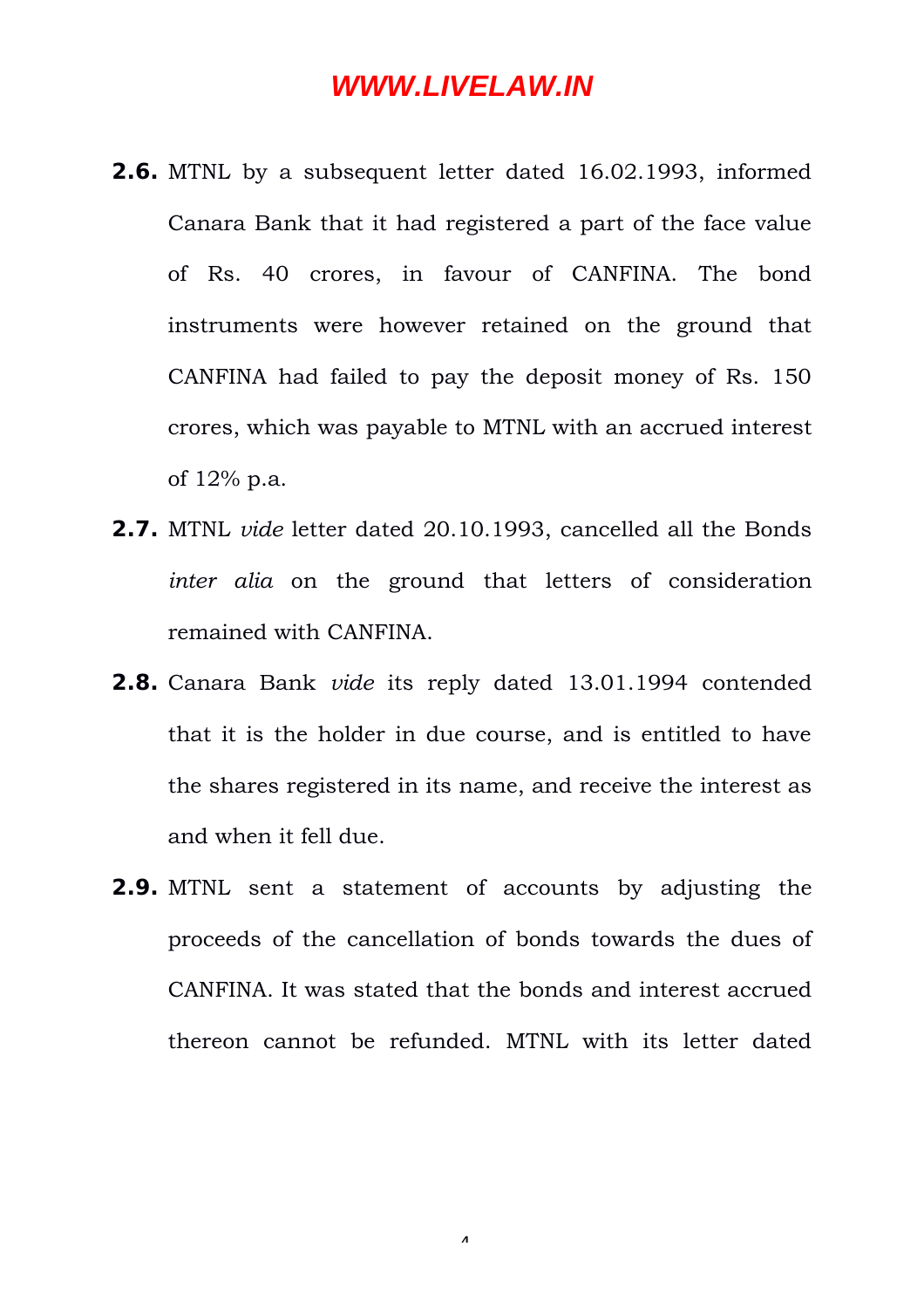13.01.1994, attached a cheque for Rs. 5,41,17,463 as the amount payable to Canara Bank.

- **2.10.** Canara Bank, however, returned the cheque *vide* letter dated 10.02.1994, demanding the restoration and registration of the bonds.
- **2.11.** Canara Bank filed W.P. (Civil) No. 560 of 1995 before the Delhi High Court to challenge the cancellation of the Bonds, and a direction to pay the Interest accrued.

It is relevant to note that CANFINA was joined as a proforma party in the Writ Petition filed by Canara Bank.

**2.12.** The Delhi High Court *vide* Order dated 09.09.1996 directed the Union of India to decide the issues between the parties in light of this Court's judgment in *O.N.G.C. v. Commissioner of Central Excise[1](#page-4-0) .*

The Writ Petition was dismissed on the ground of availability of an alternative and efficacious remedy before the Company Law Board under Section 111 of the Companies Act, 1956.

 $\mathbf{r}$ 

<span id="page-4-0"></span><sup>1</sup> (1995) Supp. 4 SCC 541.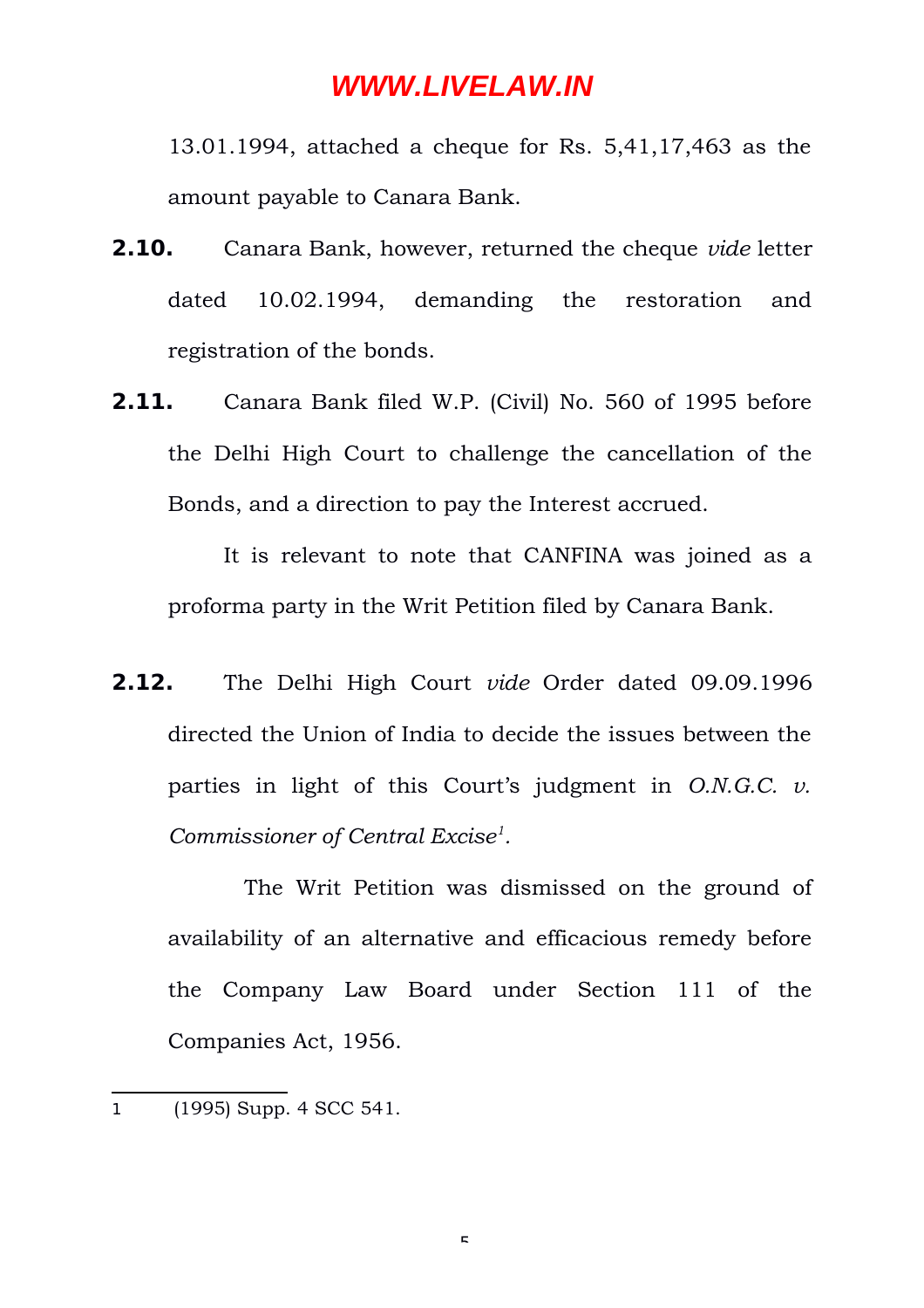**2.13.** The proceedings before the Company Law Board came to be dismissed *vide* Order dated 26.02.1998, since the remedy was no longer available, as per the amendment of Section 111 by the Depositories Act, 1996.

**2.14.** Canara Bank filed an application for Restoration of the Writ Petition, which was restored *vide* Order dated 12.05.1999.

**2.15.** Canara Bank made a representation to the Cabinet Secretary.

On 27.03.2001, a meeting was convened by the Cabinet Secretariat, Litigation Cell which was presided by the Cabinet Secretary, and attended by the representatives of MTNL, Canara Bank, and CANFINA.

 The Committee directed Canara Bank, CANFINA and MTNL to settle the disputes through arbitration by making an appropriate reference to the Permanent Machinery of Arbitration, functioning in the Department of Public

 $\epsilon$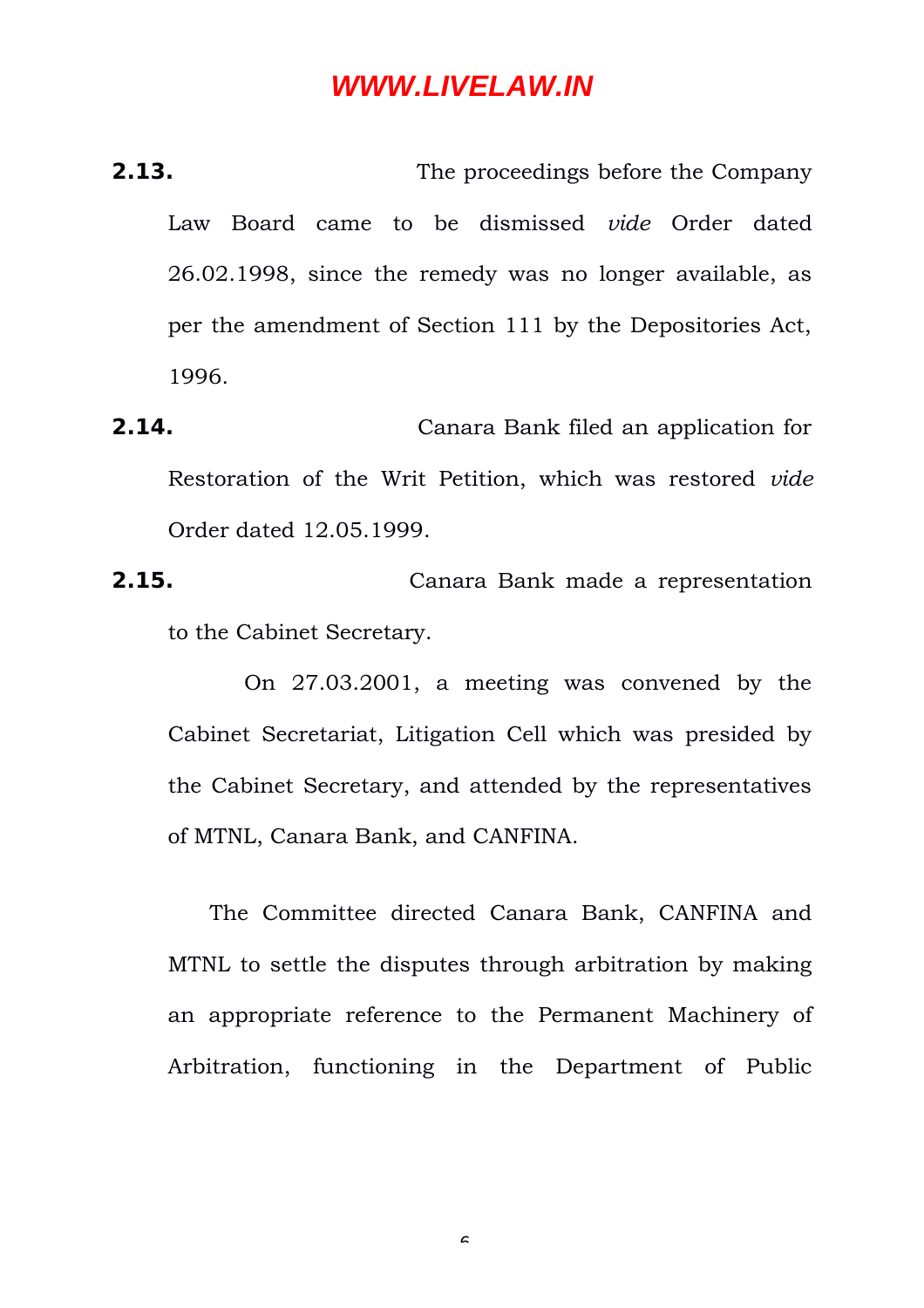Enterprises. The Committee did not permit Canara Bank, CANFINA and MTNL to pursue the litigation in Court.

- **2.16.** The Delhi High Court *vide* Order dated 30.05.2008 referred the disputes between the parties to the Committee on Disputes. The Writ Petition was adjourned *sine die.* Canara Bank was granted liberty to revive the Petition in the event that the Committee on Disputes was unable to resolve the disputes between the parties.
- **2.17.** The Committee of Disputes held a meeting on 16.12.2008, which was attended by the representatives of MTNL, Canara Bank and CANFINA. The Committee, after hearing the parties, expressed the view that all the three parties should take recourse to arbitration in view of the different inter-linked transactions between them.

 The representatives of Canara Bank expressed the apprehension that arbitration by the Permanent Machinery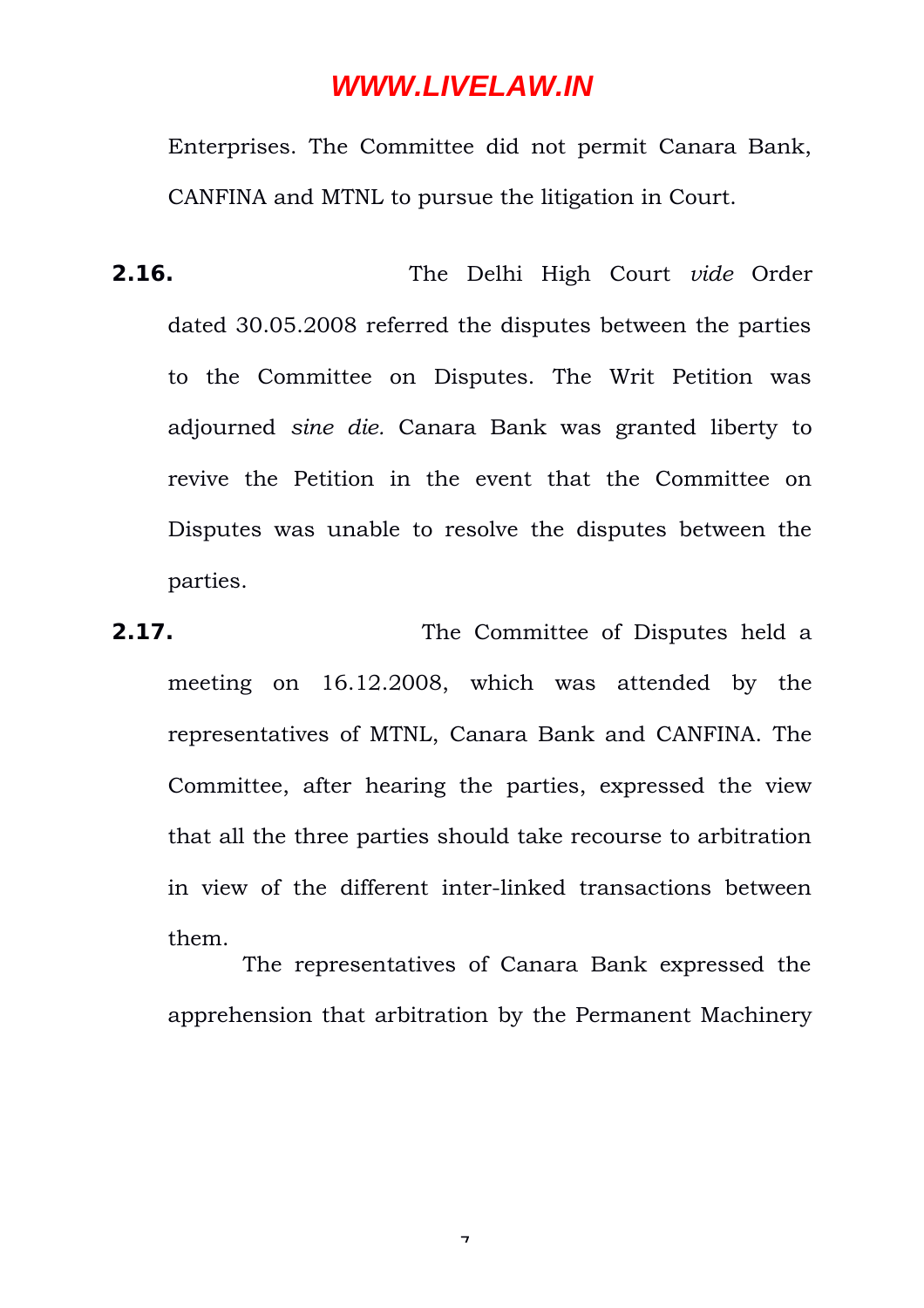of Arbitration would take much longer than judicial recourse.

The Committee observed that to expedite arbitration, the parties should expeditiously enter into an arbitration agreement under the Arbitration and Conciliation Act, 1996.

- **2.18.** Pursuant to the meeting held on 16.12.2008, Canara Bank *vide* its letter dated 05.03.2009 sent a draft arbitration agreement to the Chairman and Managing Director of MTNL. The draft arbitration agreement sent by Canara Bank was between Canara Bank and CANFINA on the one side, with MTNL on the other.
- **2.19.** By letter dated 17.03.2010, Canara Bank requested the Deputy Secretary, Cabinet Secretariat to advise MTNL to execute the arbitration agreement in accordance with the direction of the Ministry of Law and Justice.
- **2.20.** The Delhi High Court *vide* Order dated 01.10.2010 disposed of the pending Writ Petition with the observation that the matter should be resolved by the

 $\circ$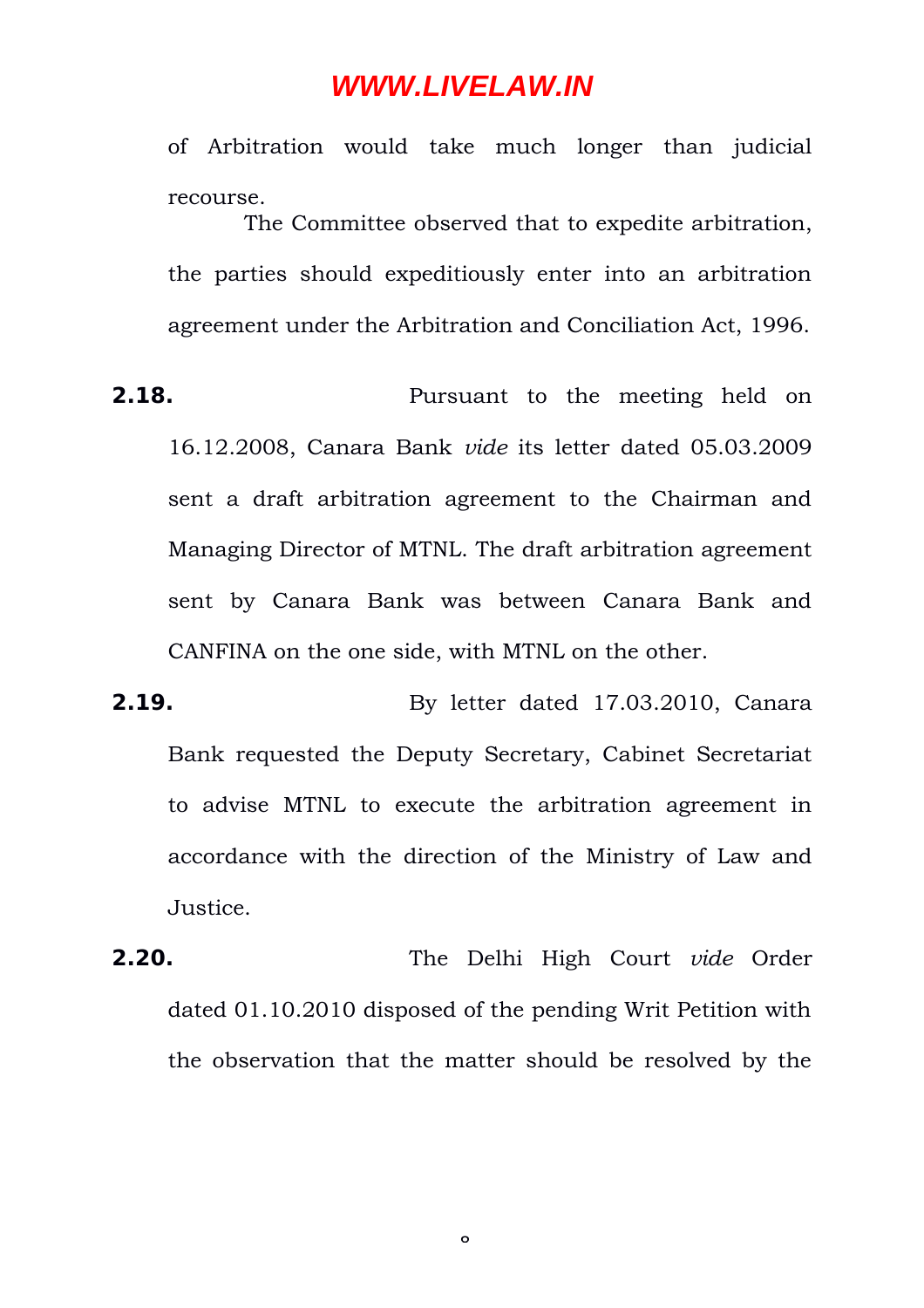Committee on Disputes expeditiously so that the arbitration agreement between the parties is signed as soon as possible. **2.21.** The decision in *O.N.G.C. v. Commissioner of Central Excise* (supra) came to be overruled by a Constitution Bench in *Electronics Corporation of India Ltd. v. Union of India & Ors.[2](#page-8-0)*

Accordingly, Canara Bank moved the Delhi High Court u/S. 151, CPC for restoration of the disposed of Writ Petition.

**2.22.** The Delhi High Court restored the Writ Petition, and *vide* Order dated 16.09.2011 noted that the two principal issues which arise for consideration are:

- (i) Whether Canara Bank is liable for the acts or omissions of CANFINA; and
- (ii) Whether Canara Bank should take over the liabilities and admit them in the arbitration agreement itself.

<span id="page-8-0"></span>During the course of the proceedings, the parties before the Delhi High Court agreed that these issues may be referred to arbitration. The parties were requested to 2 (2011) 3 SCC 404.

 $\Omega$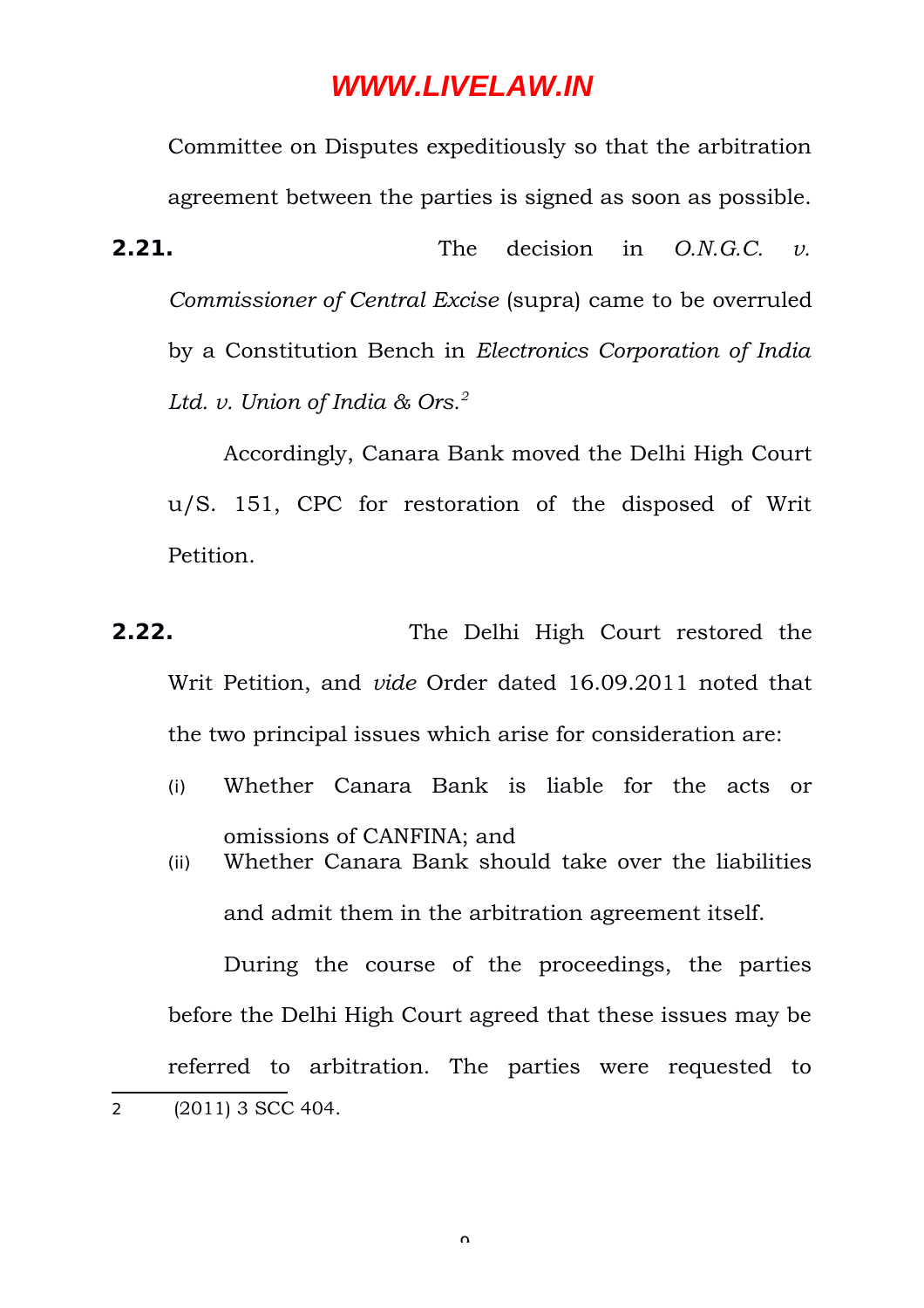suggest the name of a sole arbitrator to be appointed on the next date of hearing.

**2.23.** On 21.10.2011, the name of Mr. Justice A.P. Shah (Retd.) was suggested by the Counsel for Canara Bank, which was accepted by the Counsel for MTNL.

Accordingly, Mr. Justice A.P. Shah (Retd.) came to be appointed as the Sole Arbitrator.

- **2.24.** On 05.01.2012, the Sole Arbitrator issued notice to all the three parties *i.e.* MTNL, Canara Bank, and CANFINA.
- **2.25.** Canara Bank raised an objection to joining CANFINA as a party to the arbitration. The Arbitrator heard the parties on 27.03.2012, on the issue whether CANFINA should be joined as a party to the proceedings.

The learned Arbitrator passed an interim award holding that CANFINA had not appeared on 16.09.2011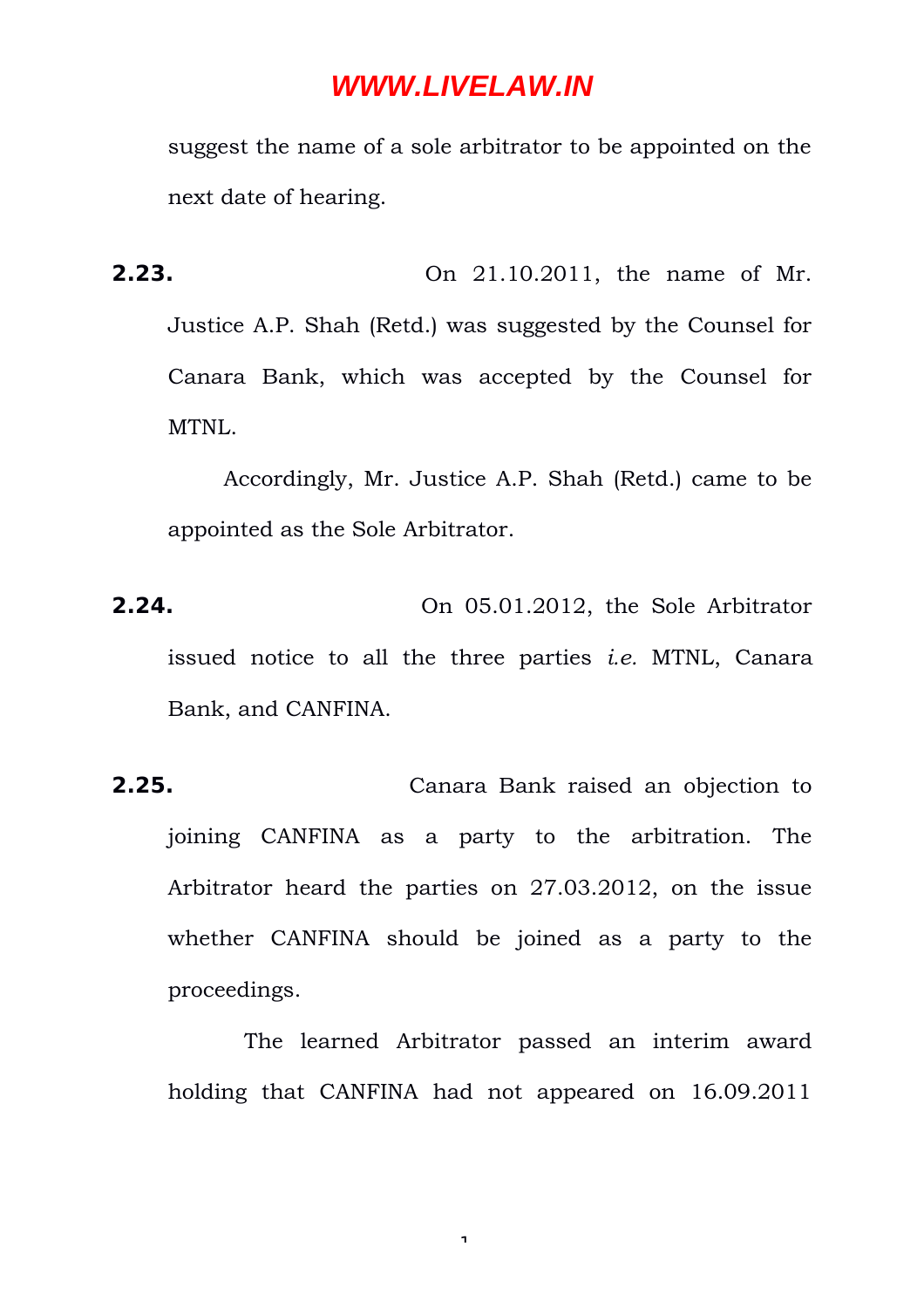before the High Court, when the disputes were referred to arbitration. CANFINA was not a party to the arbitration agreement, and cannot be joined as a party to proceedings.

**2.26.** MTNL filed C.M. No. 8100 of 2012 before the Delhi High Court seeking clarification of Order dated 16.09.2011, as to whether CANFINA ought to be impleaded as a necessary party to the arbitration agreement.

The Delhi Court *vide* order dated 05.07.2013 dismissed the application as "not pressed" on the statement made by the Counsel of MTNL.

- **2.27.** Canara Bank filed its Statement of Claim before the learned Sole Arbitrator on 06.12.2013.
- **2.28.** MTNL filed I.A. Nos. 324 325 of 2014 before the Delhi High Court for recall of the Orders dated 16.09.2011, 21.10.2011 and 05.07.2013 passed in W.P. (C) No. 560 of 1995.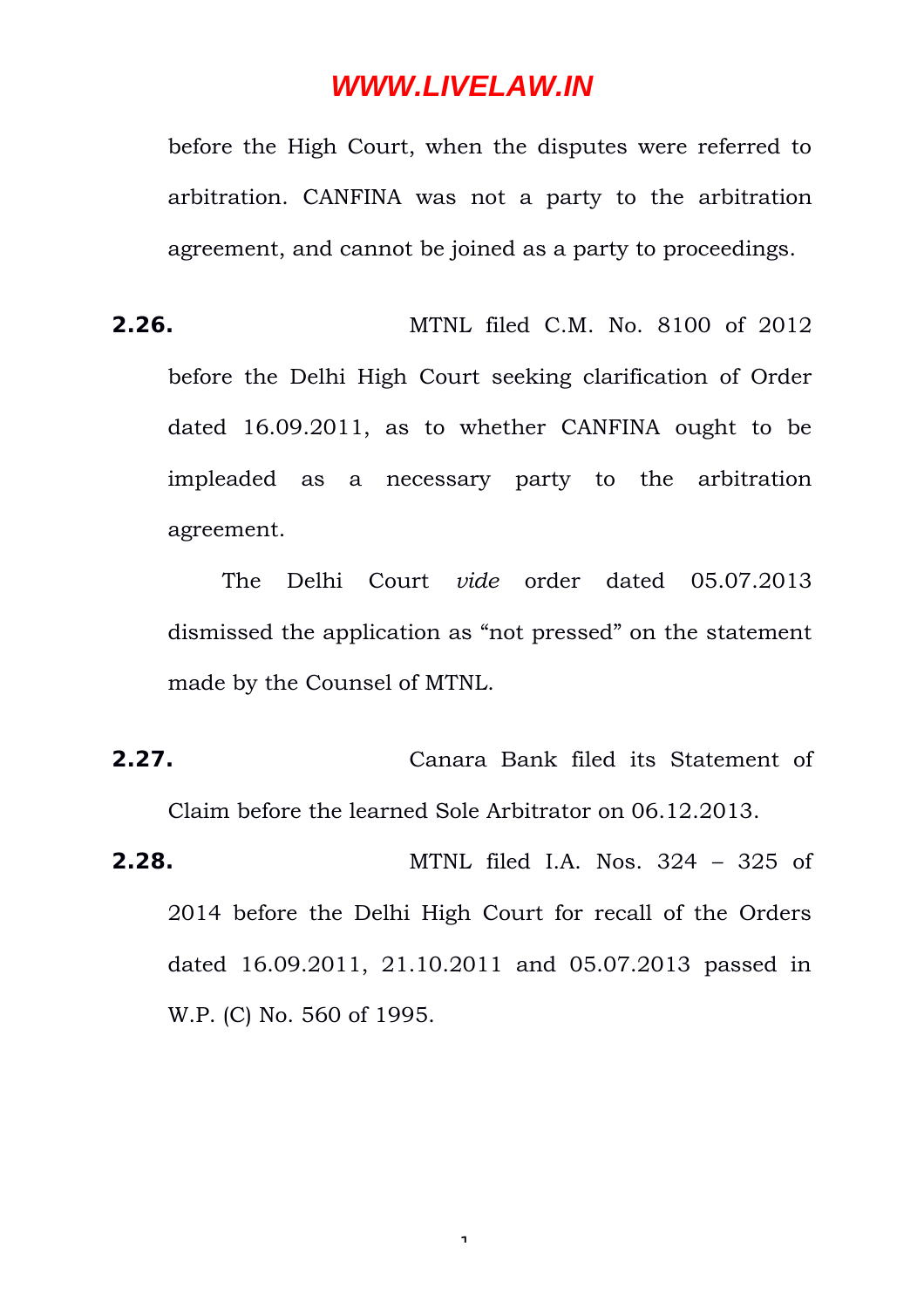- **2.29.** The Delhi High Court *vide* Order dated 10.01.2014, dismissed the Application for Recall on the ground that the application was identical to the application previously filed by MTNL being C.M. No. 8100 of 2012. Since MTNL had not pressed the earlier application, the subsequent application being identical in nature, could not be considered, and was dismissed.
- **2.30.** In May 2014, MTNL filed its reply to the Statement of Claim filed by Canara Bank, and also made a Counter-Claim against Canara Bank.
- **3.** Aggrieved by the Orders dated 16.09.2011, 21.10.2011, 05.07.2013, and 10.01.2014 passed by the Delhi High Court in W.P. (C) No. 560 of 1995, C.M. No. 12230 of 2011, C.M. No. 8100 of 2012 and C.M. No. 324 and 325 of 2014 respectively, the Appellant – MTNL filed the present Special Leave Petition. This Court *vide* Order dated 08.05.2014 issued Notice to all the Respondents, including CANFINA which has been joined as Respondent No. 2.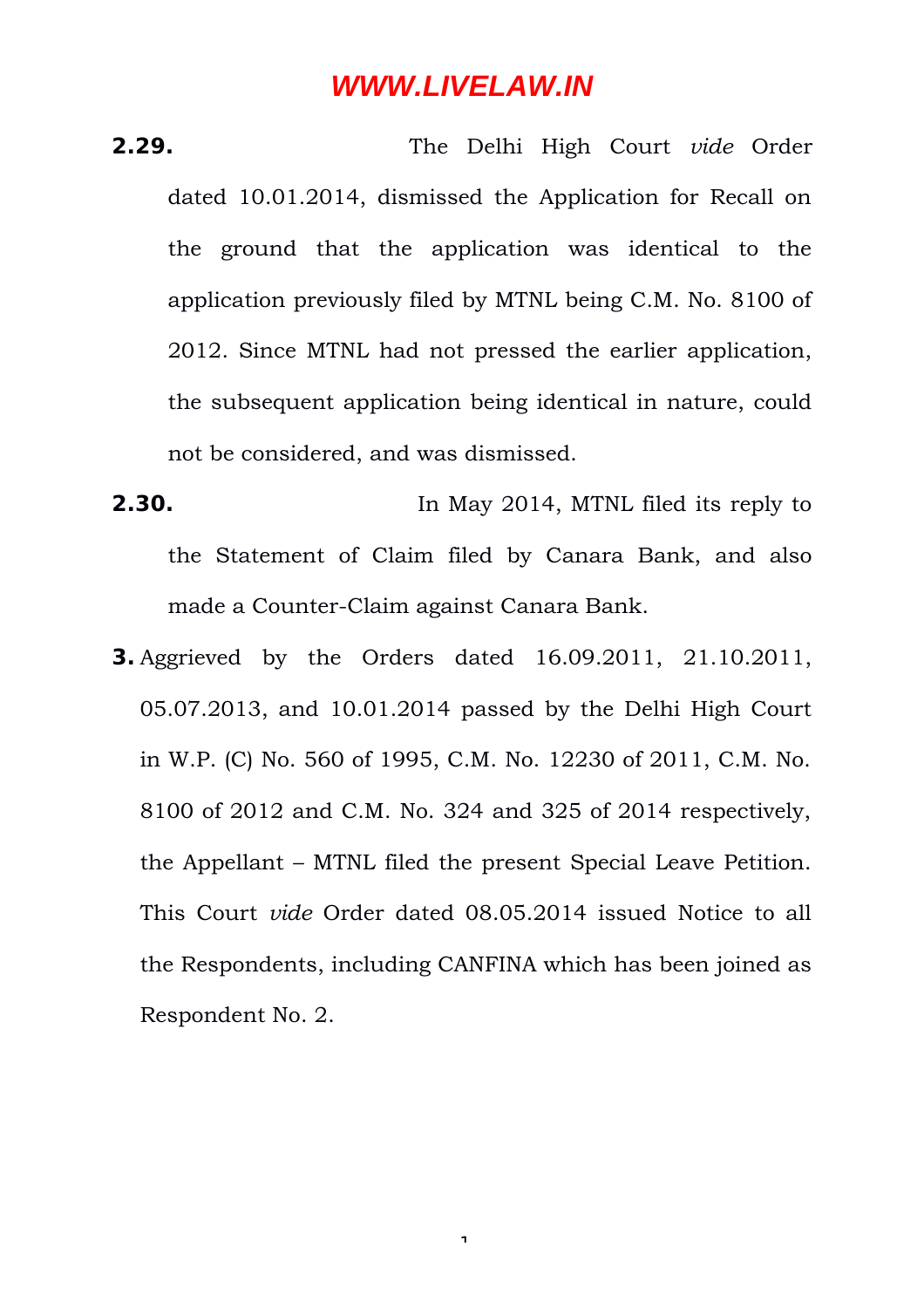- **4.** Ms. Madhavi Divan, learned ASG appeared on behalf of MTNL, Mr. Ameesh Dabass, learned Counsel appeared for Respondent No. 1 – Canara Bank, and Ms. Saumya Sinha, along with Mr. A.K. Sharma, learned Counsels appeared for Respondent No. 2 – CANFINA.
- **5.** The Counsel for the Appellant MTNL *inter alia* submitted as under:
- **5.1.** In the absence of a written agreement for arbitration between the parties, as stipulated by Section 2(b) r.w. 2(h) and 7(3) of the Arbitration and Conciliation Act, 1996, the arbitration cannot proceed.
- **5.2.** The disputes which were referred to arbitration pertaining to transactions between the Appellant – MTNL on the one hand, and Respondent No. 1 and 2 – Canara Bank and CANFINA on the other hand.
- **5.3.** The arbitration proceeding cannot proceed in the absence of Respondent No. 2 – CANFINA as the Bonds in question were subscribed by Respondent No,  $2 - \text{CANFINA}$ , and were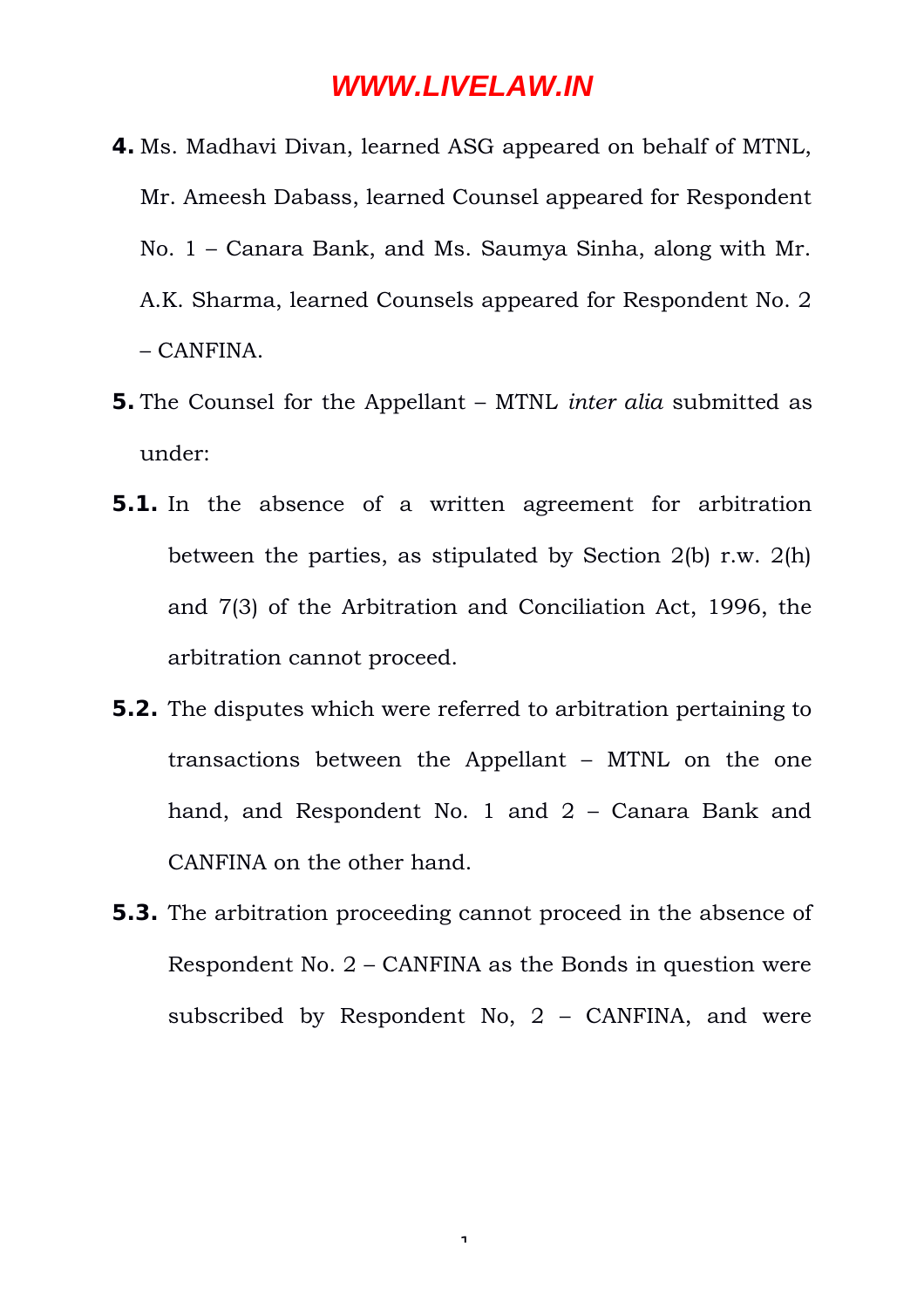subsequently transferred to its parent Company *i.e.* Respondent No. 1 – Canara Bank.

In the absence of Respondent No.  $2 - \text{CANFINA}$  being made a party to the arbitration, the arbitral proceedings may be rendered infructuous.

- **5.4.** The only existing arbitration agreement between the parties, is a draft tripartite agreement forwarded by Canara Bank wherein MTNL and CANFINA were both made parties.
- **5.5.** There is no legal relationship or privity of contract between the Appellant – MTNL and Respondent No. 1 – Canara Bank as the disputed Bonds were bought from the Appellant – MTNL by Respondent No. 2 – CANFINA.

The Appellant – MTNL had consented to the disputes being referred to arbitration on the understanding that the arbitration would be amongst the three parties.

**6.** The Counsel for Respondent No. 1 Canara Bank *inter alia* submitted that :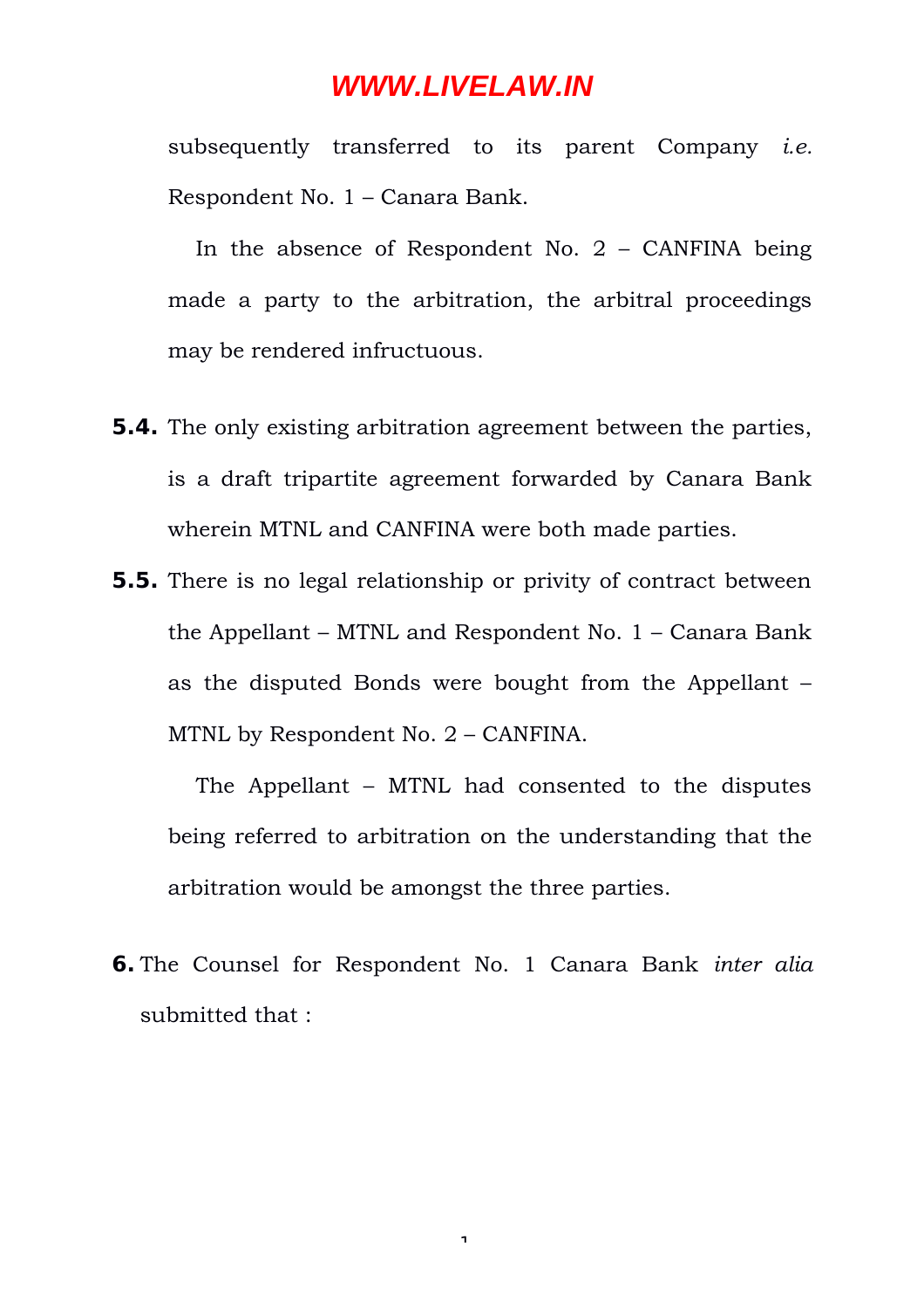- **6.1.** The present appeal is not maintainable as the Appellant MTNL filed the present Appeal after filing its reply to the Statement of Claim and Counter-Claim before the learned Sole Arbitrator, and has therefore submitted itself to the jurisdiction of the learned Sole Arbitrator.
- **6.2.** The only remedy available to Appellant MTNL was to file an application under Section 16 of the Arbitration and Conciliation Act, 1996.
- **6.3.** Respondent No. 2 CANFINA was merely joined as a proforma party in the Writ Petition before the Delhi High Court, and therefore cannot be made a party before the arbitral proceedings.
- **6.4.** At the time of giving consent to arbitration and appointment of the learned Sole Arbitrator, Respondent No. 2 – CANFINA was not before the Court on 16.09.2011 and 21.10.2011.
- **6.5.** The Appellant MTNL has not filed any claim against Respondent No. 2 – CANFINA, and therefore, cannot seek any remedy or relief against Respondent No. 2 – CANFINA at this belated stage. Further, it cannot be allowed to raise an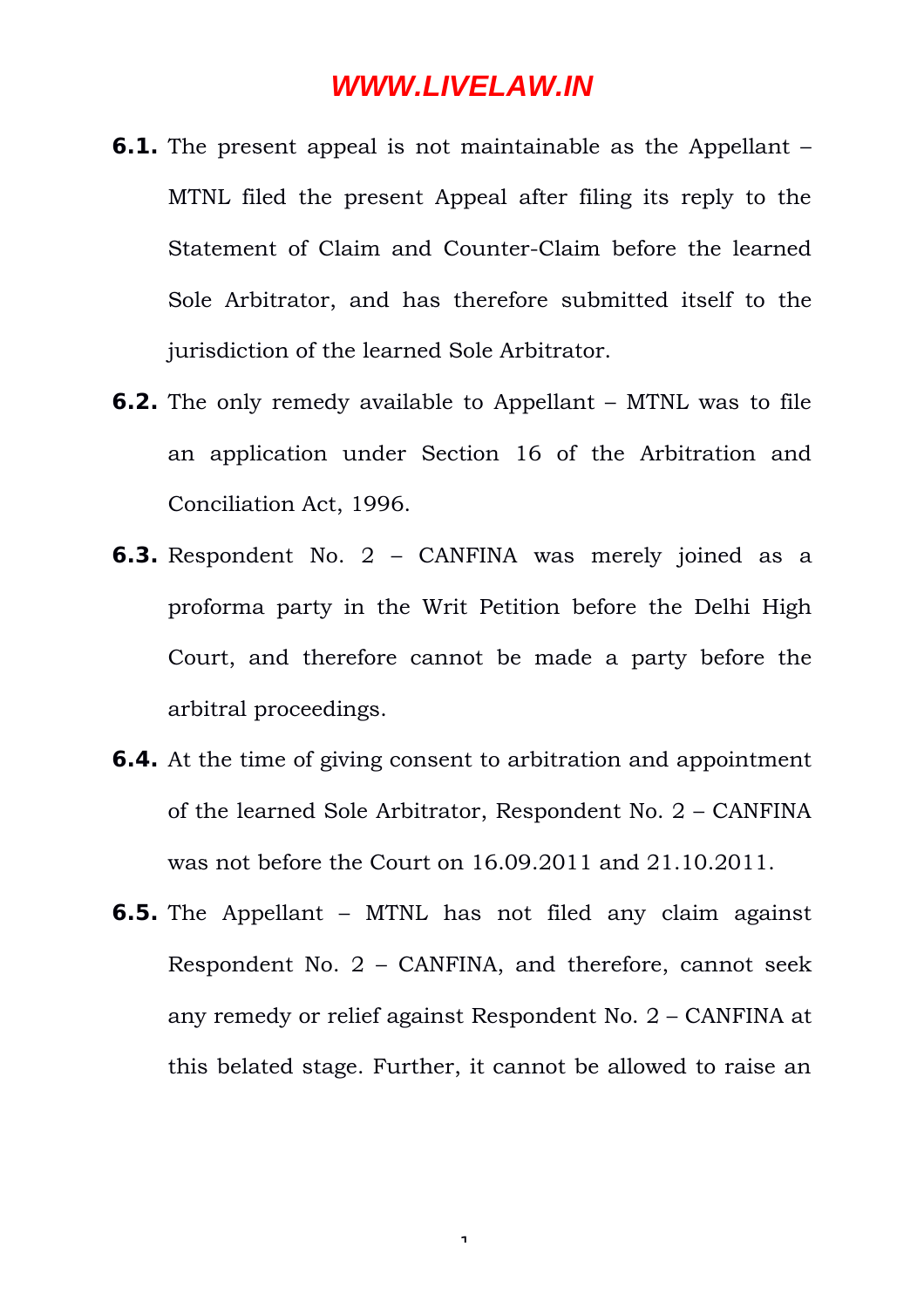issue of impleadment without having any claim against the party sought to be impleaded.

**7.** We have heard the learned Counsel for the parties, and perused the pleadings and Written Submissions filed.

#### **8. ISSUES**

There are two issues which have arisen for our consideration : (i) the first issue raised by the Appellant – MTNL with respect to the existence of a valid arbitration agreement between the three parties; (ii) the second issue has been raised by Respondent No. 1 – Canara Bank that the Order dated 16.09.2011 and 21.10.2011 is between Canara Bank and MTNL. Respondent No. 2 – CANFINA, is not a party to the arbitration agreement, and hence cannot be impleaded in the proceedings.

These issues will be dealt with *seriatim.*

#### **9. THE EXISTENCE OF A VALID ARBITRATION AGREEMENT**

A valid arbitration agreement constitutes the heart of an arbitration. An arbitration agreement is the written agreement between the parties, to submit their existing, or future disputes or differences, to arbitration. A valid arbitration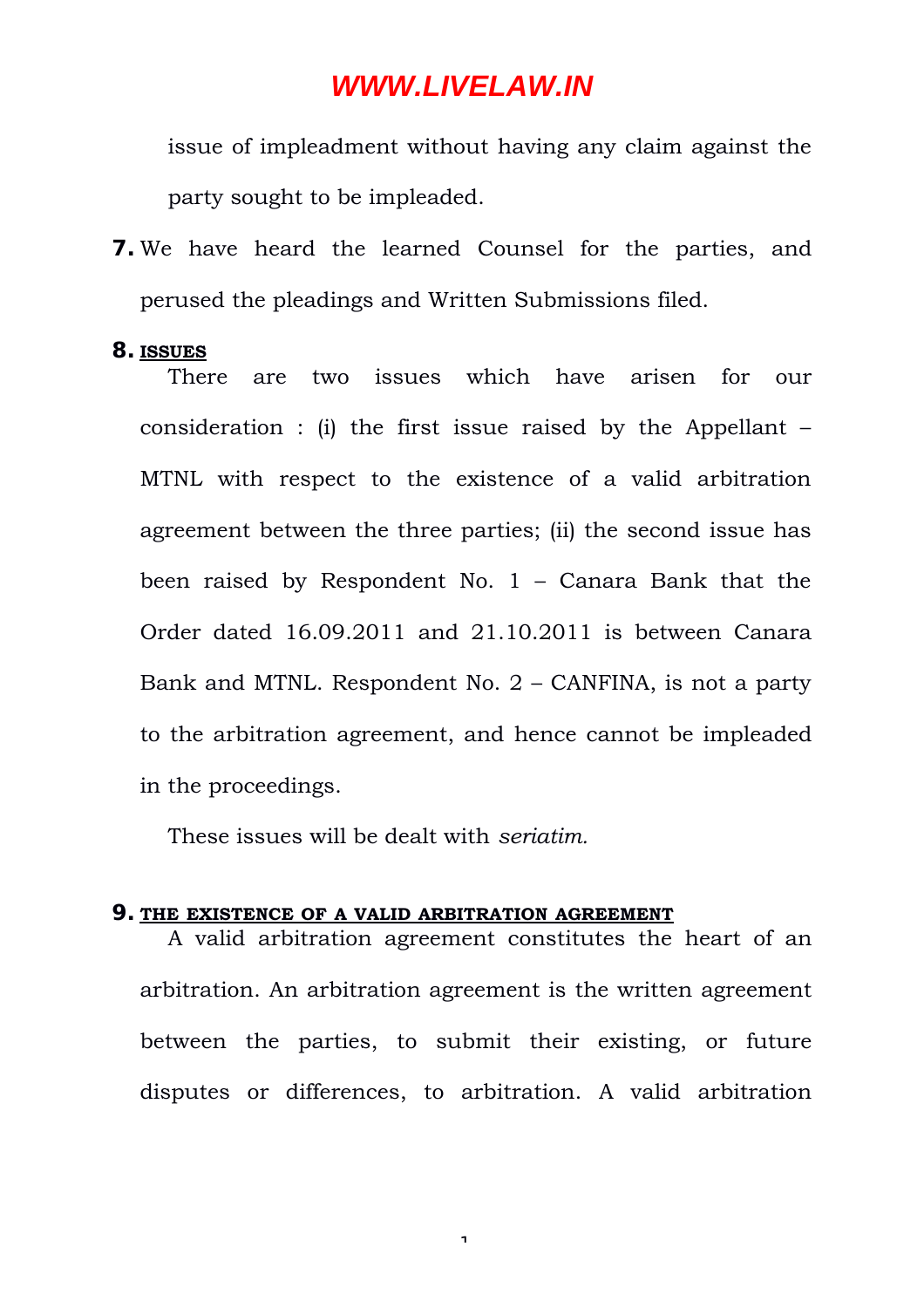agreement is the foundation stone on which the entire edifice of the arbitral process is structured. A binding agreement for disputes to be resolved through arbitration is a *sine-qua-non* for referring the parties to arbitration.

#### **9.1.** Section 7 defines "arbitration agreement" and reads as

follows :

*7. Arbitration agreement. –*

*(1) In this Part, "arbitration agreement" means an agreement by the parties to submit to arbitration all or certain disputes which have arisen or which may arise between them in respect of a defined legal relationship, whether contractual or not.*

*(2) An arbitration agreement may be in the form of an arbitration clause in a contract or in the form of a separate agreement.*

*(3) An arbitration agreement shall be in writing.*

*(4) An arbitration agreement is in writing if it is contained in-*

*(a) A document signed by the parties;*

*(b) An exchange of letters, telex, telegrams or other means of telecommunication which provide a record of the agreement; or*

*(c) An exchange of statements of claim and defence in which the existence of the agreement is alleged by one party and not denied by the other.*

*(5) There reference in a contract to a document containing an arbitration clause constitutes an arbitration agreement if the contract is in writing and the reference is such as to make that arbitration clause part of the contract.*

#### **9.2.** The arbitration agreement need not be in any particular

form. What is required to be ascertained is the intention of

the parties to settle their disputes through arbitration. The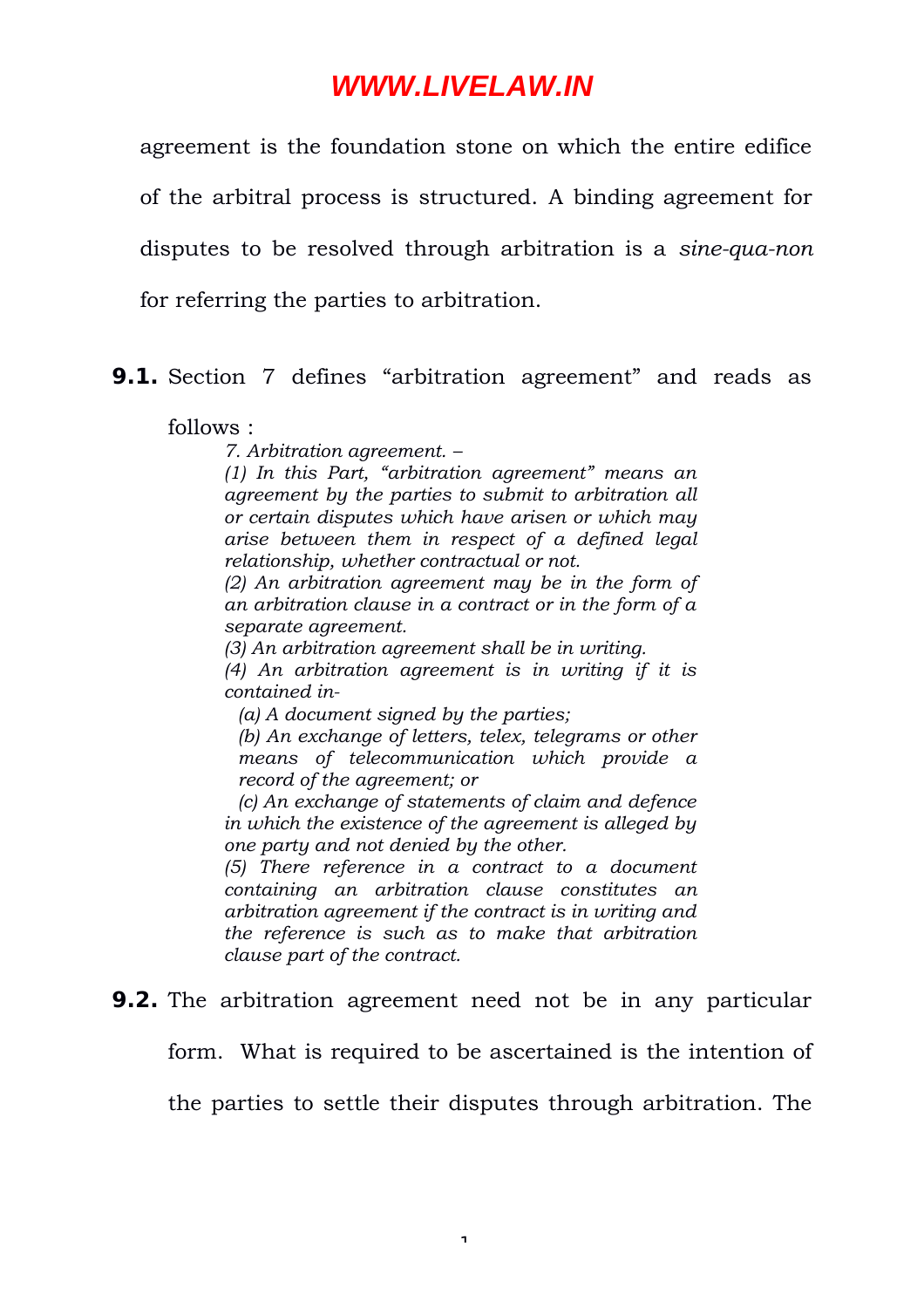essential elements or attributes of an arbitration agreement is the agreement to refer their disputes or differences to arbitration, which is expressly or impliedly spelt out from a clause in an agreement, separate agreement, or documents/correspondence exchanged between the parties.

- **9.3.** Section 7(4)(b) of the 1996 Act, states that an arbitration agreement can be derived from exchange of letters, telex, telegram or other means of communication, including through electronic means. The 2015 Amendment Act inserted the words "including communication through electronic means" in Section 7(4)(b). If it can *prima facie* be shown that parties are *ad idem*, even though the other party may not have signed a formal contract, it cannot absolve him from the liability under the agreement<sup>[3](#page-17-0)</sup>.
- **9.4.** Arbitration agreements are to be construed according to the general principles of construction of statutes, statutory instruments, and other contractual documents. The intention of the parties must be inferred from the terms of the contract, conduct of the parties, and correspondence

<span id="page-17-0"></span><sup>3</sup> *Govind Rubber Ltd.* v. *Louis Dreyfus Commodities Asia (P) Ltd.*, (2015) 13 SCC 477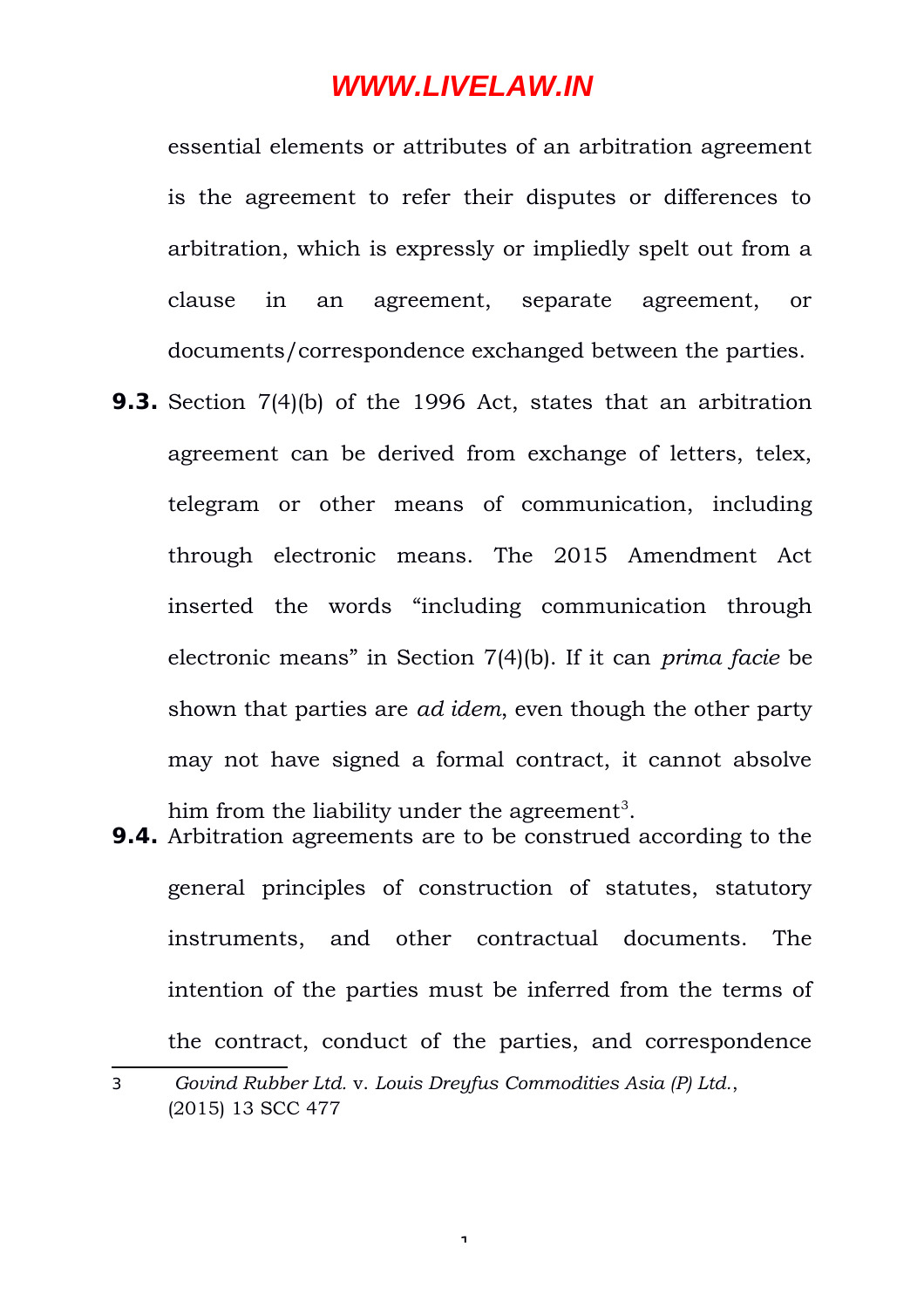exchanged, to ascertain the existence of a binding contract between the parties. If the documents on record show that the parties were *ad idem*, and had actually reached an agreement upon all material terms, then it would be construed to be a binding contract.

The meaning of a contract must be gathered by adopting a common sense approach, and must not be allowed to be thwarted by a pedantic and legalistic interpretation.[4](#page-18-0)

- **9.5.** A commercial document has to be interpreted in such a manner so as to give effect to the agreement, rather than to invalidate it. An 'arbitration agreement' is a commercial document *inter partes*, and must be interpreted so as to give effect to the intention of the parties, rather than to invalidate it on technicalities.
- **9.6.** In *Khardah Company Ltd.* v. *Raymon and Co. (India) Pvt. Ltd.[5](#page-18-1)* , this Court while ascertaining the terms of an arbitration agreement between the parties, held that:

<span id="page-18-0"></span><sup>4</sup> *Union of India* v. *DN Revry and Co.*, (1976) 4 SCC 147.

<span id="page-18-1"></span><sup>5</sup> [1963] 3 SCR 183.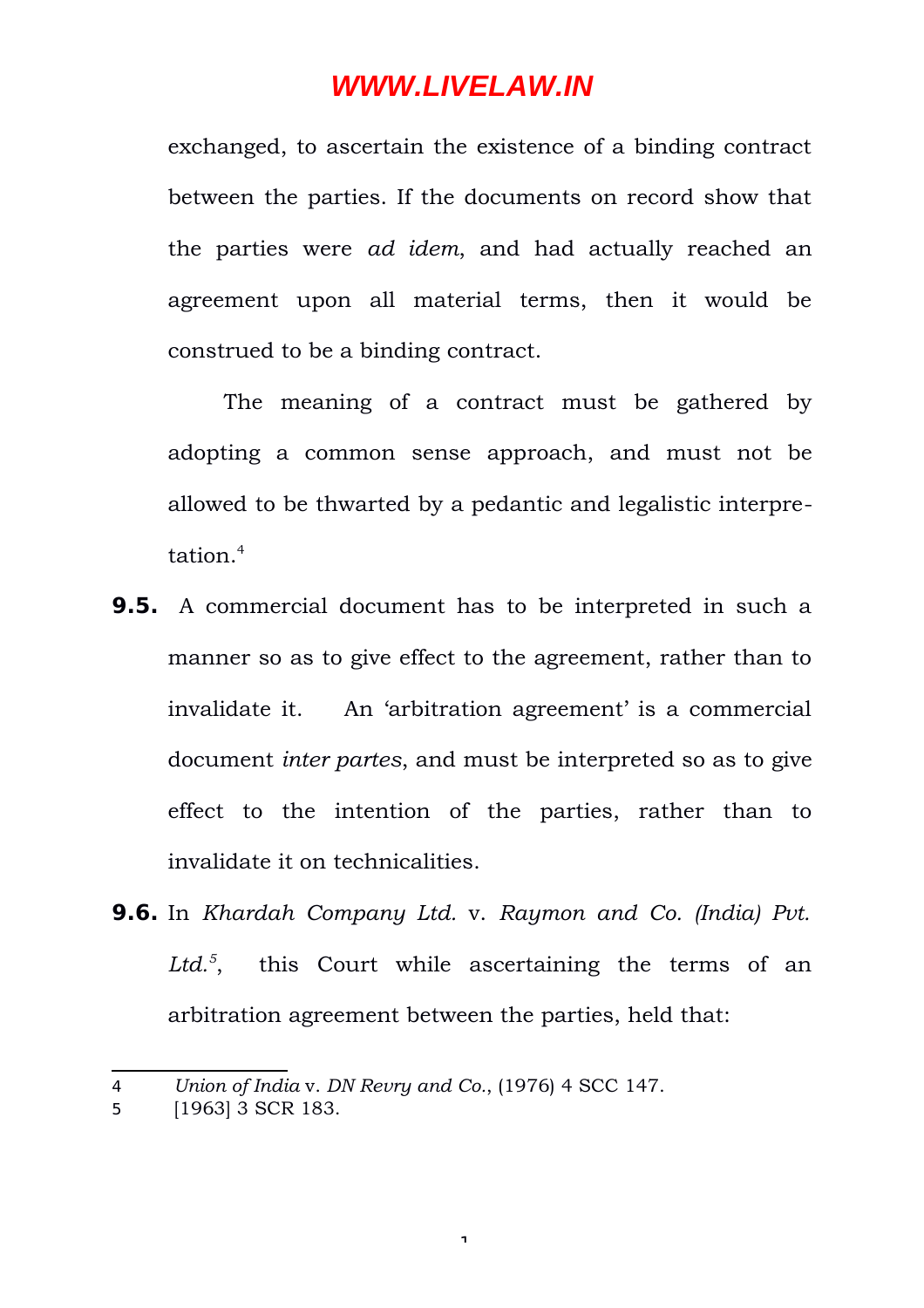*"If on a reading of the document as a whole, it can fairly be deduced from the words actually used herein, that the parties had agreed on a particular term, there is nothing in law which prevents them from setting up that term. The terms of a contract can be expressed or implied from what has been expressed. It is in the ultimate analysis, a question of construction of the contract."*

(emphasis supplied)

**9.7.** In interpreting or construing an arbitration agreement or arbitration clause, it would be the duty of the court to make the same workable within the permissible limits of the law. This Court in *Enercon (India) Ltd. and Ors.* v. *Enercon* GMBH<sup>[6](#page-19-0)</sup>, held that a common sense approach has to be adopted to give effect to the intention of the parties to arbitrate the disputes between them. Being a commercial contract, the arbitration clause cannot be construed with a

purely legalistic mindset, as in the case of a statute.

**9.8.** In this case, MTNL raised a preliminary objection that there was no arbitration agreement in writing between the parties, at this stage of the proceedings.

We will first deal with this issue. The agreement between MTNL and Canara Bank to refer the disputes to

<span id="page-19-0"></span><sup>6</sup> (2014) 5 SCC 1.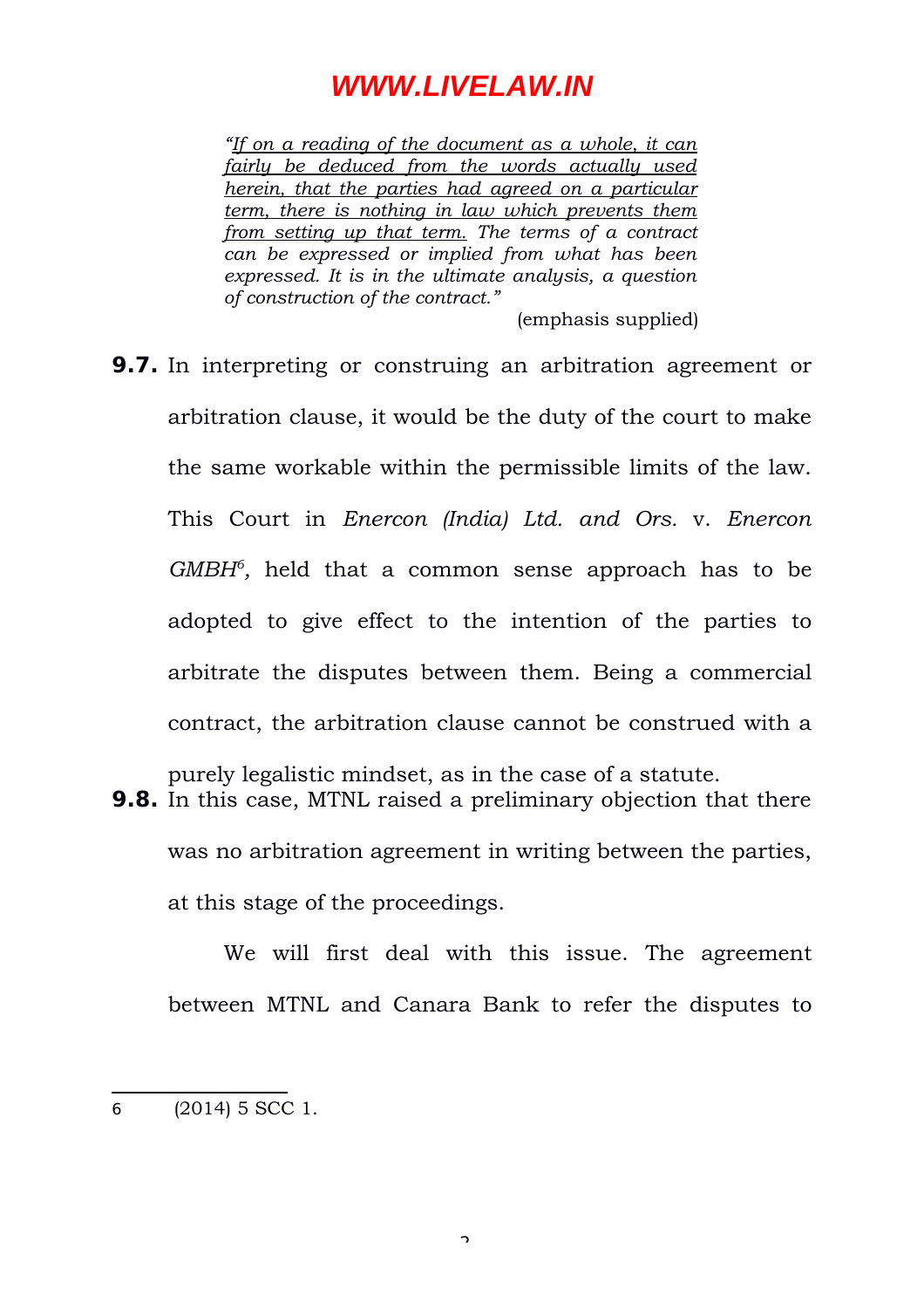arbitration is evidenced from the following documents exchanged between the parties, and the proceedings :

- (i) The Minutes of the Meeting dated 27.03.2001 convened by the Cabinet Secretariat, wherein all three parties were present and participated in the proceedings. The Committee on Disputes, in the Meeting dated 16.12.2008 expressed the view that all the three parties should take recourse to arbitration in view of the different inter-liked transactions between them. Canara Bank suggested that to expedite the arbitration, it should be conducted under the Arbitration & Conciliation Act, 1996. This was accepted by MTNL, and no objection was raised.
- (ii) Pursuant to the proceedings conducted by the Cabinet Secretariat, Canara Bank addressed letters dated 05.03.2009 and 17.03.2010 to MTNL, wherein it enclosed a draft Arbitration Agreements, wherein all three parties i.e. Canara Bank, CANFINA and MTNL would be joined in the arbitration proceedings.

 $\overline{a}$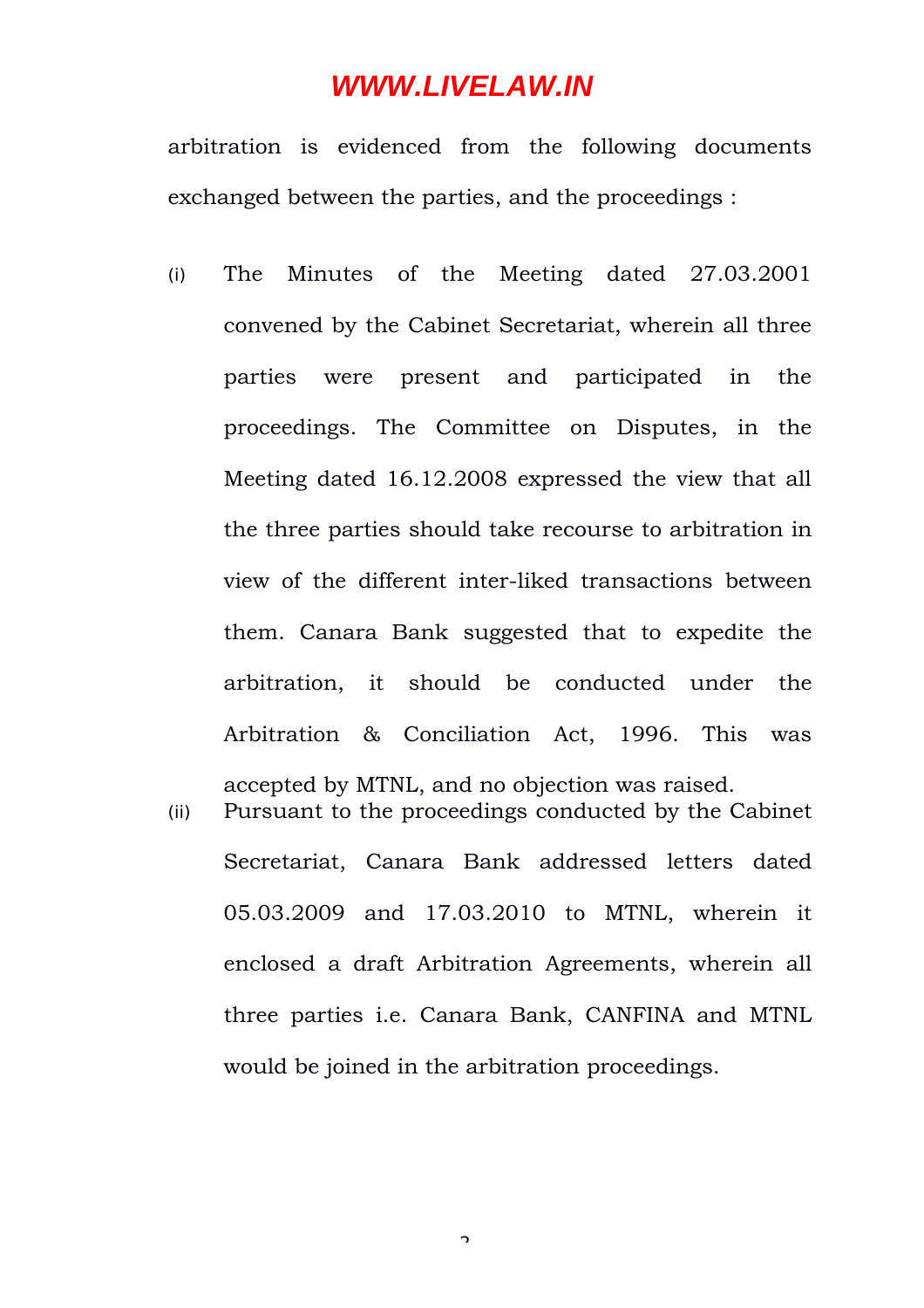(iii) In the Writ Petition filed by Canara Bank, the Delhi

High Court *vide* Order dated 16.09.2011 recorded the consent of MTNL and Canara Bank to be referred to arbitration by a Sole Arbitrator under the 1996 Act.

The relevant extract of the Order dated 16.09.2011 passed by the Delhi High Court reads as

follows :

*"Unfortunately, although the parties had displayed their willingness for arbitration, the Committee on Disputes could not resolve the specific clauses of the arbitration agreement. Nor have the parties been able to arrive at a consensus with regard to the specific clauses of the arbitration agreement. As noted in the order dated 01.10.2010, according to the petitioner, it is a matter of arbitration as to whether the petitioner is liable for the acts or omissions of CANFINA. However, the respondents were insisting that the petitioners should agree to take over the liabilities and admit them in the arbitration agreement itself. It has now been agreed by the parties that both these issues could be made the subject matter of the arbitration, namely, whether the petitioner is liable for the acts or omissions of CANFINA and whether the petitioner is liable to take over the liabilities of CANFINA. There is no necessity now of requiring the petitioner to agree to take over the liabilities of CANFINA prior to the arbitration proceedings because that itself would not be one of the points to be decided in the course of arbitration. Even though the learned counsel for the petitioner has placed before us the subsequent decisions of the Supreme Court with regard to the scope and ambit of powers of the Committee on Disputes, we are making the present order because the parties themselves have agreed to go*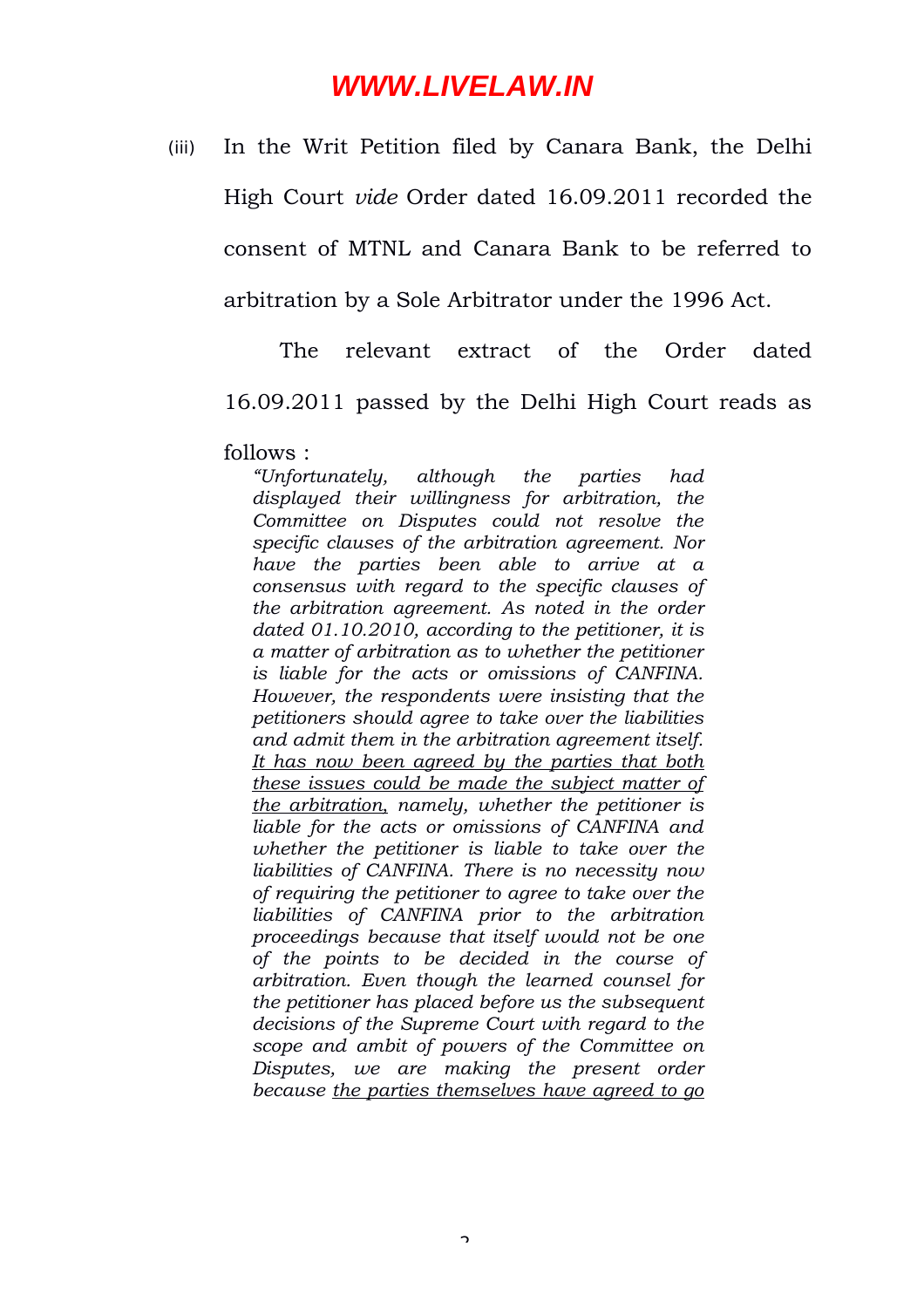*in for arbitration as a mode for resolving their disputes. This is welcome because both the parties are PSUs. The counsel for the parties shall suggest names of the arbitrators."*  (emphasis supplied)

- (iv) Pursuant thereto, MTNL participated in the proceedings conducted by the Sole Arbitrator, and filed its Claim, and Counter-Claim. No objection was raised before the Sole Arbitrator that there was no arbitration agreement in writing between the parties. The only objection raised was that CANFINA should be joined as a necessary party in the proceedings.
- **9.9.** The agreement between the parties as recorded in a judicial Order, is final and conclusive of the agreement entered into between the parties.<sup>[7](#page-22-0)</sup> The Appellant – MTNL after giving its consent to refer the disputes to arbitration before the Delhi High Court, is now estopped from contending that there was no written agreement to refer the parties to arbitration.
- **9.10.** An additional ground, for rejecting the preliminary objection raised by MTNL is based on Section 7(4)(c) of the Arbitration and Conciliation Act, 1996.

<span id="page-22-0"></span><sup>7</sup> *State of Maharashtra* v. *Ramdas Shrinivas Nayak* (1982) 2 SCC 463. See also *Chitra Kumari* v. *Union of India* (2001) 3 SCC 208.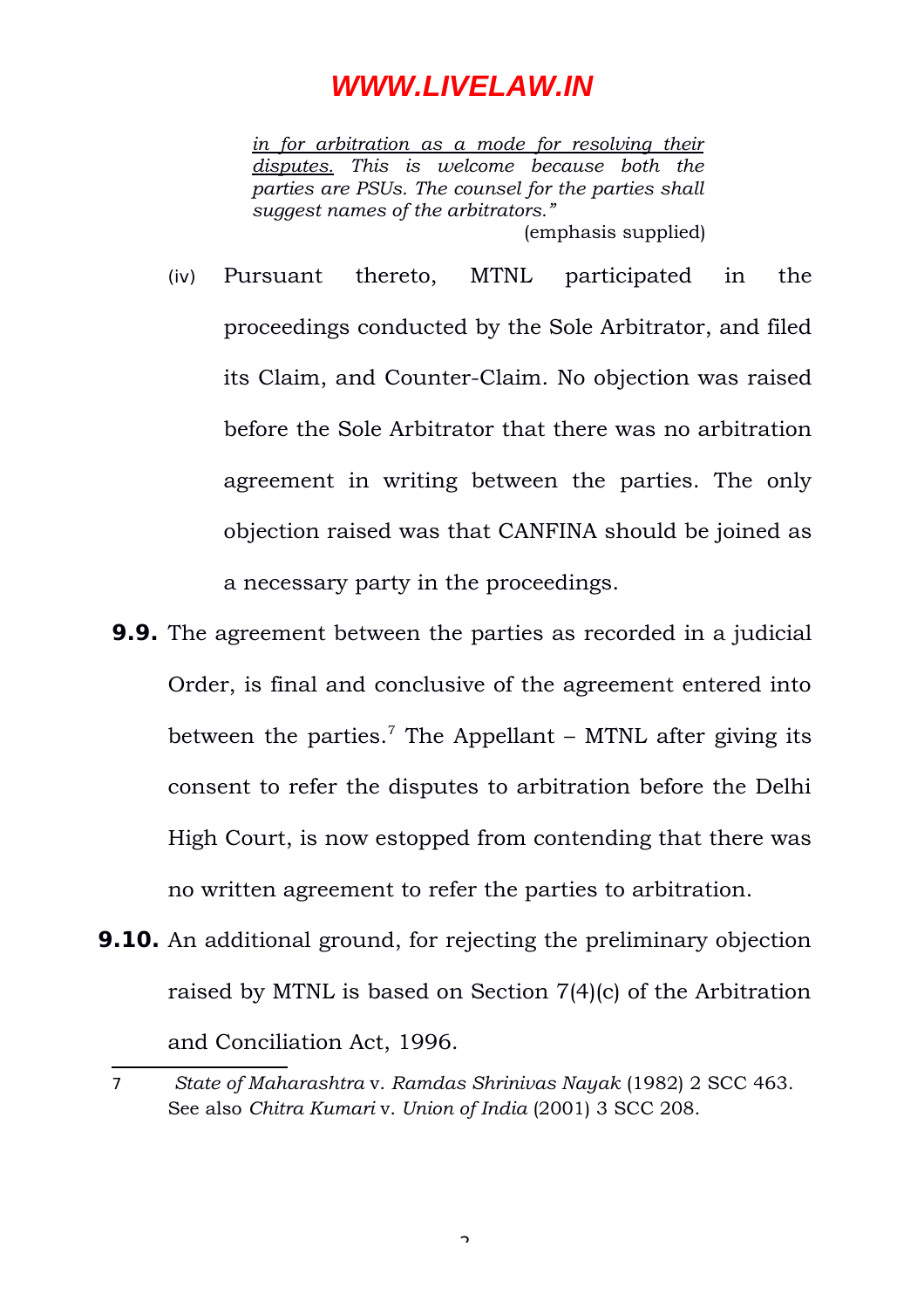Section 7(4)(c) provides that there can be an arbitration agreement in the form of exchange of statement of claims and defense, in which the existence of the agreement is asserted by one party, and not denied by the other $8$ 

In the present case, Canara Bank had filed its Statement of Claim before the Arbitrator, and MTNL filed its Reply to the Statement of Claim, and also made a Counter Claim against Canara Bank.

The statement of Claim and Defence filed before the Arbitrator would constitute evidence of the existence of an arbitration agreement, which was not denied by the other party, under Section 7(4)(c) of the 1996 Act.

In view of the aforesaid discussion, the objection raised by MTNL is devoid of any merit, and is hereby rejected.

#### **10. JOINDER OF CANFINA IN THE ARBITRAL PROCEEDINGS**

 $\overline{\phantom{0}}$ 

<span id="page-23-0"></span><sup>8</sup> *Savitri Goenka* v. *Kanti Bhai Damini & Ors.*, 2009 (1) Arb LR 320 (Del) (DB).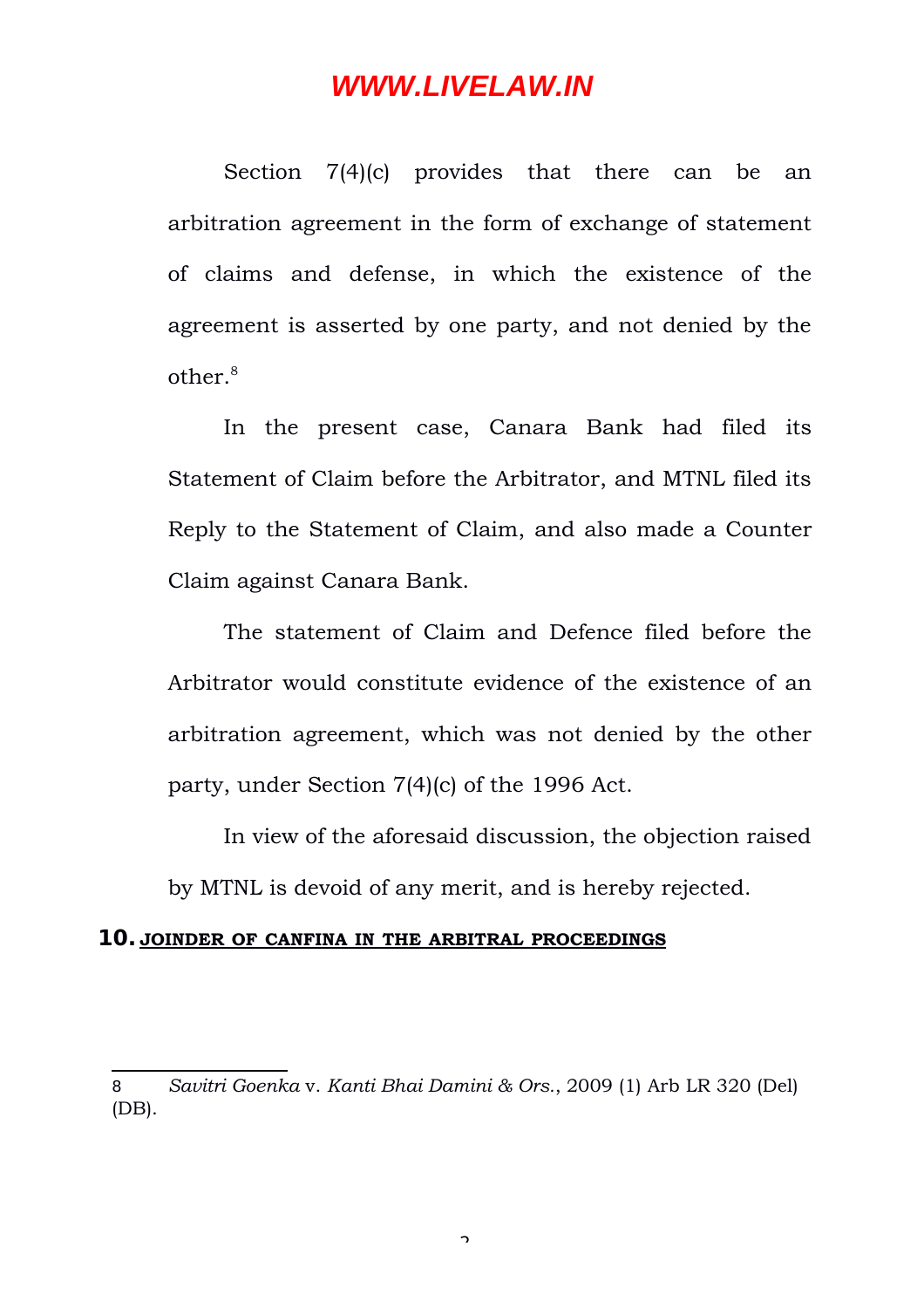- **10.1.** Canara Bank raised an objection to the joinder of Respondent No. 2 – CANFINA as a party to the arbitration proceedings.
- **10.2.** As per the principles of contract law, an agreement entered into by one of the companies in a group, cannot be binding on the other members of the same group, as each company is a separate legal entity which has separate legal rights and liabilities.

The parent, or the subsidiary company, entering into an agreement, unless acting in accord with the principles of agency or representation, will be the only entity in a group, to be bound by that agreement.

Similarly, an arbitration agreement is also governed by the same principles, and normally, the company entering into the agreement, would alone be bound by it.

**10.3.** A non-signatory can be bound by an arbitration agreement on the basis of the "Group of Companies" doctrine, where the conduct of the parties evidences a clear intention of the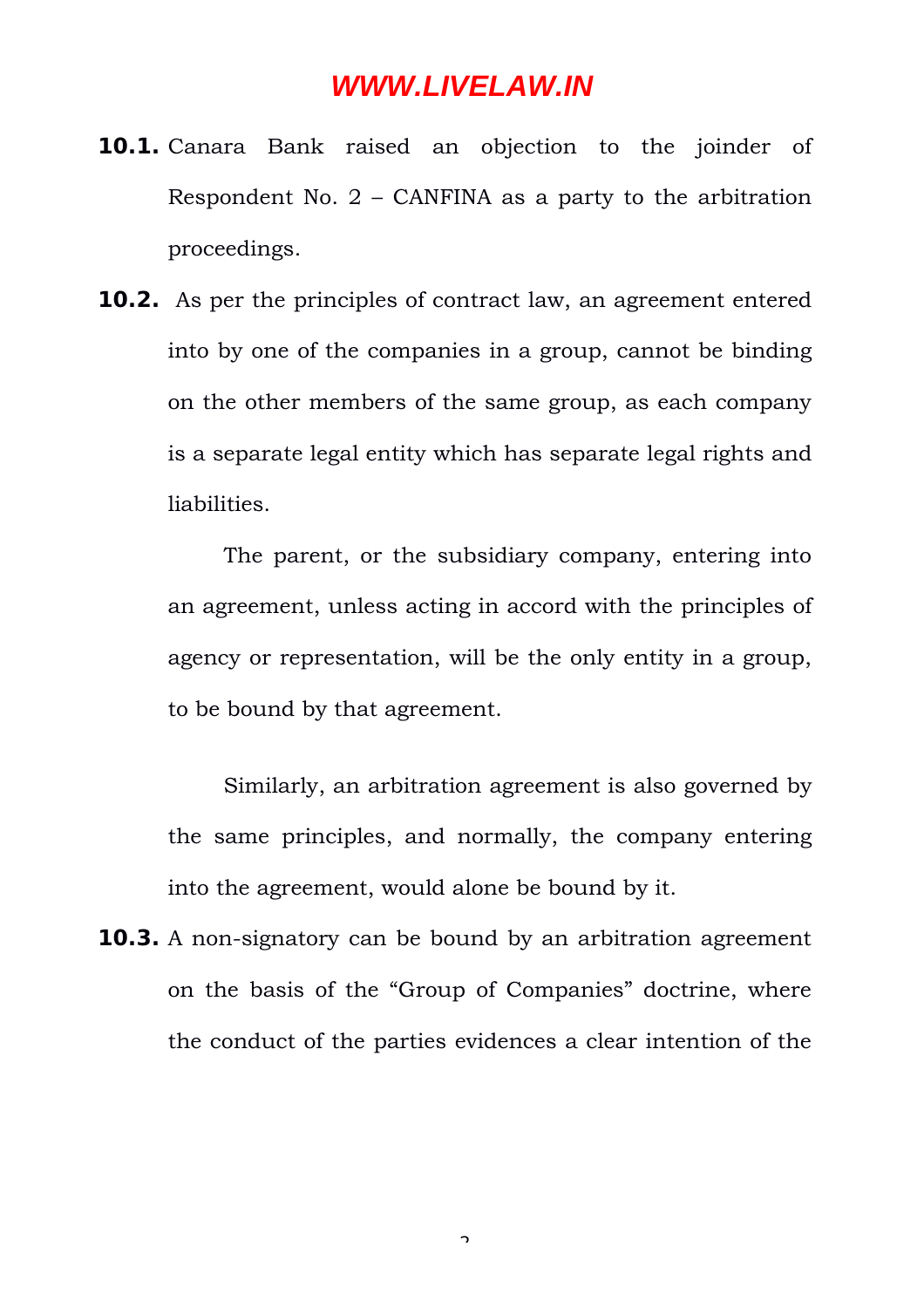parties to bind both the signatory as well as the non-signatory parties.

Courts and tribunals have invoked this doctrine to join a non-signatory member of the group, if they are satisfied that the non-signatory company was by reference to the common intention of the parties, a necessary party to the contract.

**10.4.** The doctrine of 'Group of Companies' had its origins in the 1970's from French arbitration practice. The 'Group of Companies' doctrine indicates the implied consent to an agreement to arbitrate, in the context of modern multi-party business transactions.

It was first propounded in the case of *Dow Chemical* v.

*Isover-Saint-Gobain*, [9](#page-25-0) where the arbitral tribunal held that:

*"… the arbitration clause expressly accepted by certain of the companies of the group should bind the other companies which, by virtue of their role in the conclusion, performance, or termination of the contracts containing said clauses, and in accordance with the mutual intention of all parties to the proceedings, appear to have been veritable parties to these contracts or to have been principally concerned by them and the disputes to which they may give rise".*

<span id="page-25-0"></span>9 1984 Rev Arb 137; 110 JDI 899 (1983).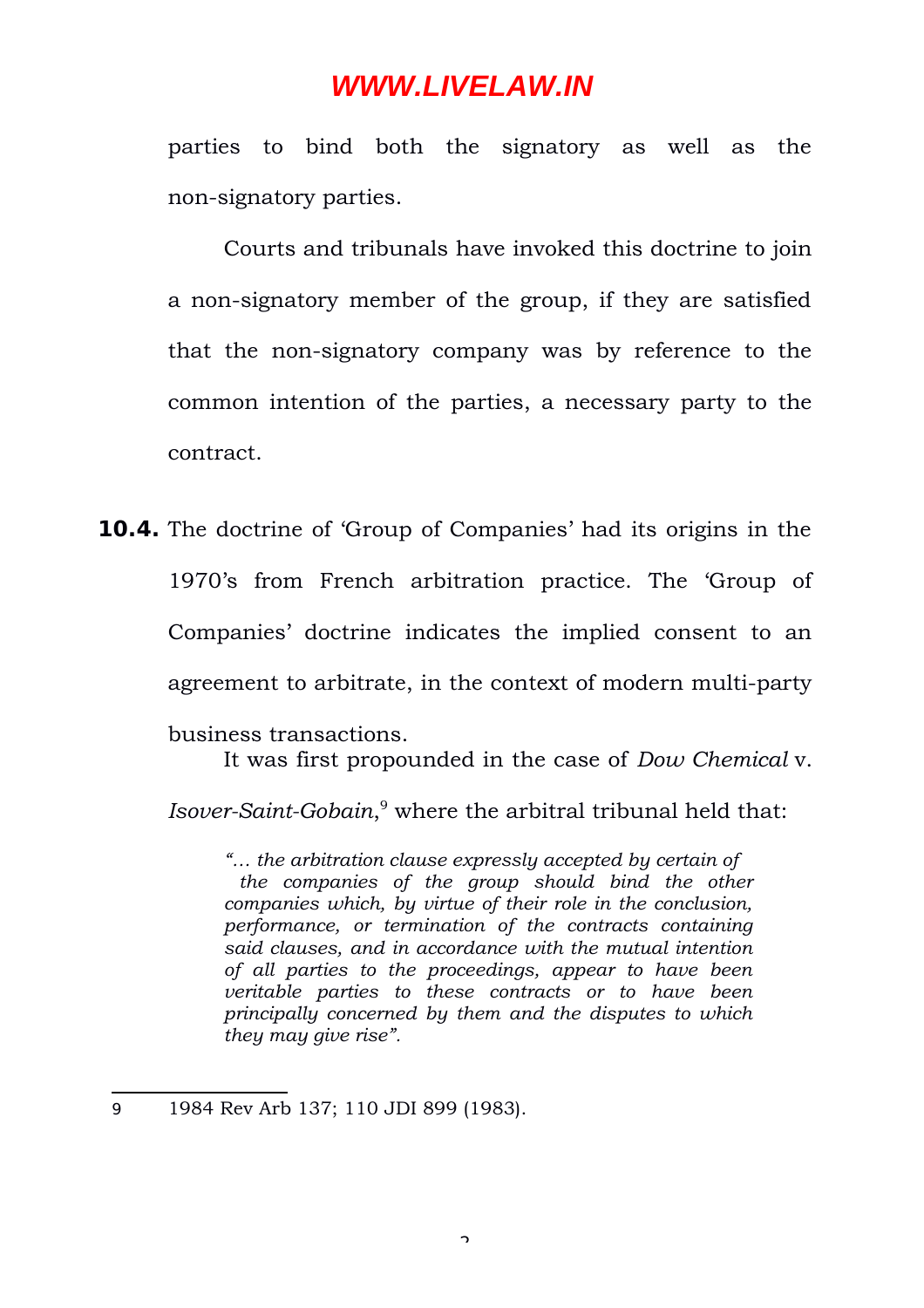The 'Group of Companies' doctrine has been invoked by courts and tribunals in arbitrations, where an arbitration agreement is entered into by one of the companies in the group; and the non-signatory affiliate, or sister, or parent concern, is held to be bound by the arbitration agreement, if the facts and circumstances of the case demonstrate that it was the mutual intention of all parties to bind both the signatories and the non-signatory affiliates in the group.

The doctrine provides that a non-signatory may be bound by an arbitration agreement where the parent or holding company, or a member of the group of companies is a signatory to the arbitration agreement and the non-signatory entity on the group has been engaged in the negotiation or performance of the commercial contract, or made statements indicating its intention to be bound by the contract, the non-signatory will also be bound and benefitted by the relevant contracts.<sup>[10](#page-26-0)</sup>

 $\overline{\phantom{0}}$ 

<span id="page-26-0"></span><sup>10</sup> Interim Award in ICC Case No. 4131, IX YB Comm Arb 131 (1984); Award in ICC Case No. 5103, 115 JDI (Clunet) 1206 (1988). See also Gary B. Born: *International Commercial Arbitration*, Vol. I, 2009, pp. 1170-1171.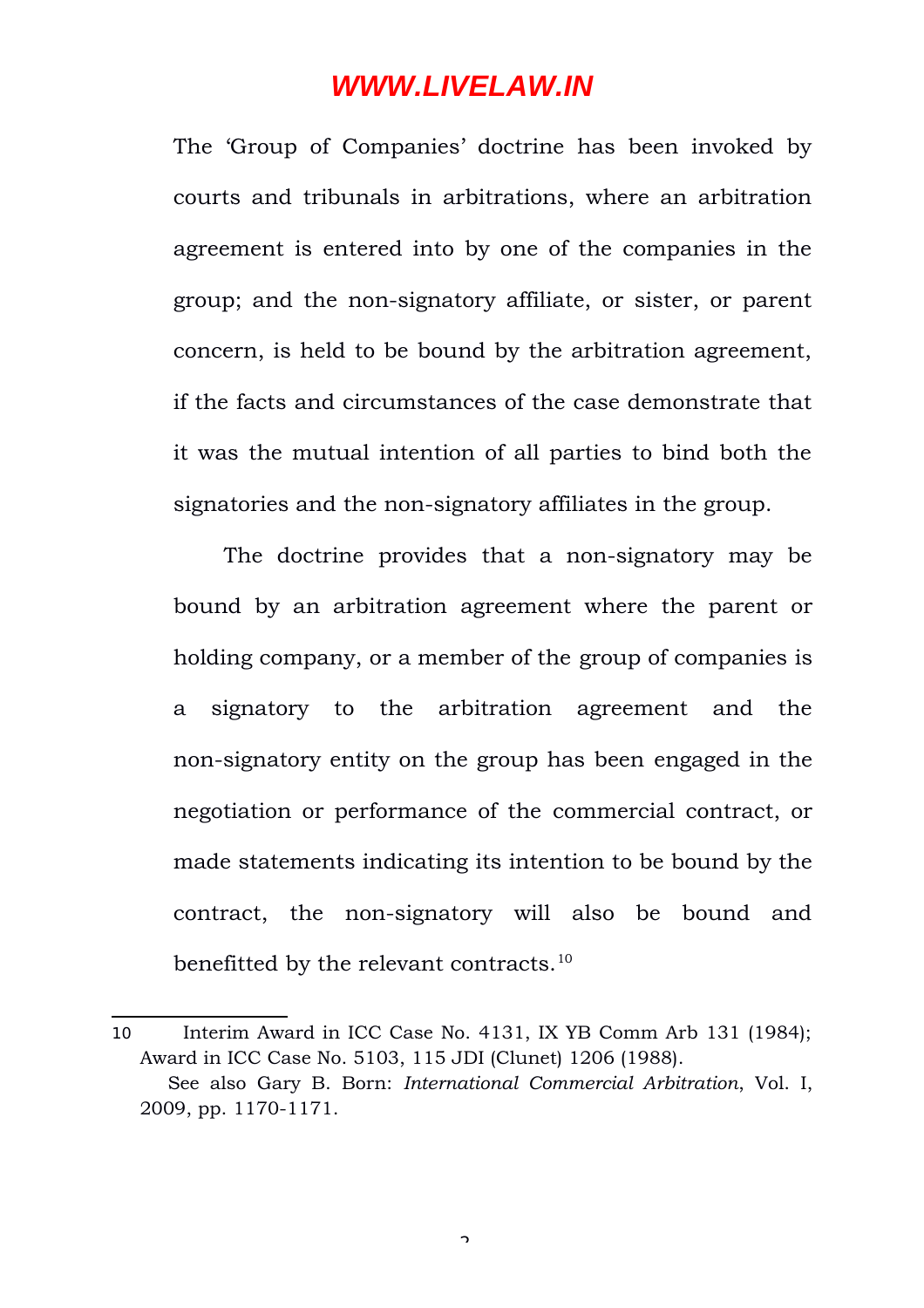The circumstances in which the 'Group of Companies' Doctrine could be invoked to bind the non-signatory affiliate of a parent company, or inclusion of a third party to an arbitration, if there is a direct relationship between the party which is a signatory to the arbitration agreement; direct commonality of the subject matter; the composite nature of the transaction between the parties.

A 'composite transaction' refers to a transaction which is inter-linked in nature; or, where the performance of the agreement may not be feasible without the aid, execution, and performance of the supplementary or the ancillary agreement, for achieving the common object, and collectively having a bearing on the dispute.

**10.5.** The Group of Companies Doctrine has also been invoked in cases where there is a tight group structure with strong organizational and financial links, so as to constitute a single economic unit, or a single economic reality. In such a situation, signatory and non-signatories have been bound together under the arbitration agreement. This will apply in

 $\overline{\phantom{0}}$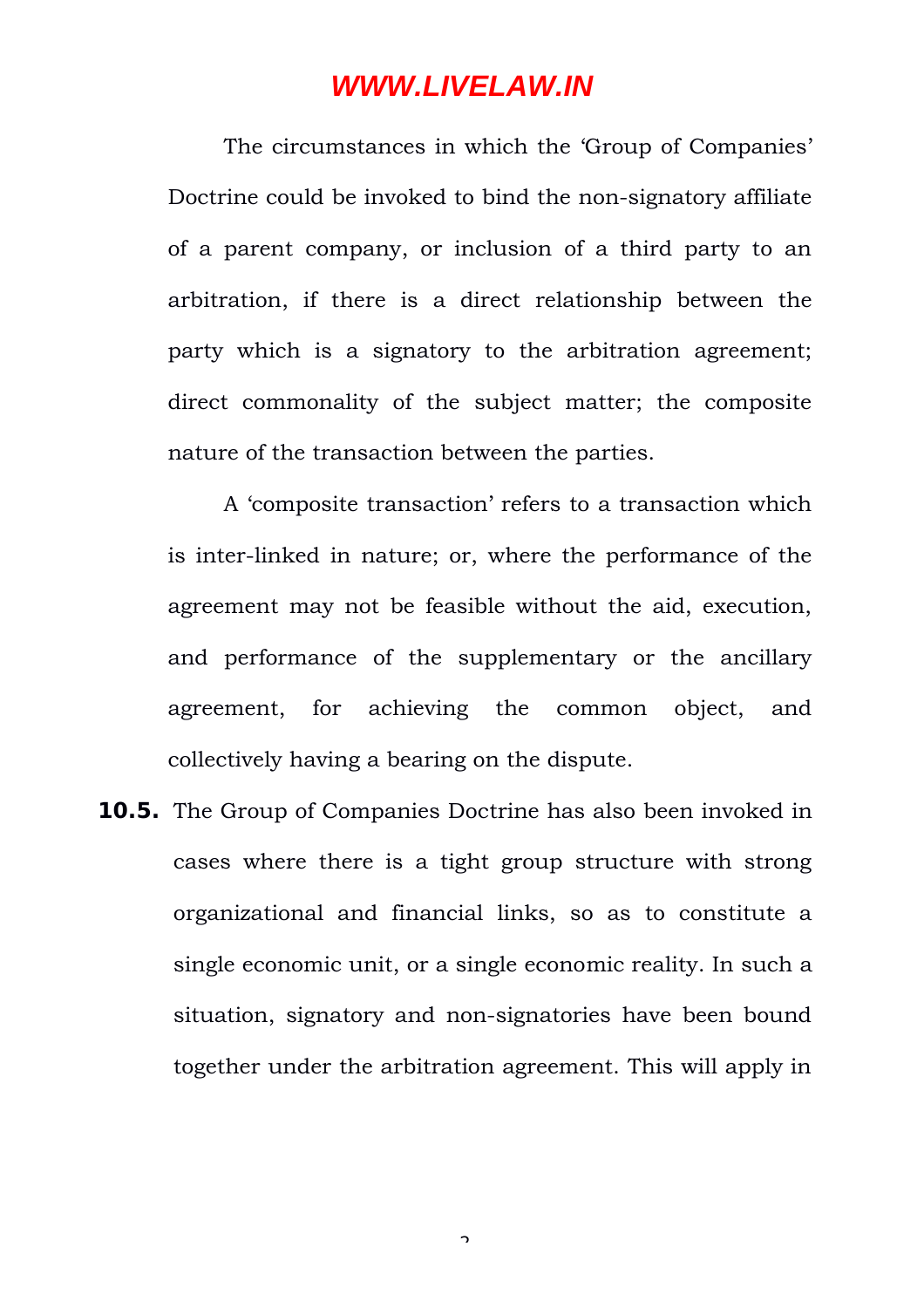particular when the funds of one company are used to financially support or re-structure other members of the  $\gamma$ group.<sup>[11](#page-28-0)</sup>

- **10.6.** The 'Group of Companies' doctrine has been invoked and applied by this Court in *Chloro Controls India (P) Ltd.* v. *Severn Trent Water Purification Inc.,[12](#page-28-1)* with respect to an international commercial agreement. Recently, this Court in *Ameet Lal Chand Shah* v. *Rishabh Enterprises,[13](#page-28-2)* invoked the Group of Companies doctrine in a domestic arbitration under Part I of the 1996 Act.
- **10.7.** Coming to the facts of the present case, CANFINA was set up as a wholly owned subsidiary of Canara Bank. This is evident from the Report of the Joint Committee to Enquire into Irregularities in Securities and Banking Transactions, 1993, $14$  which states as follows :

#### *"Canbank Financial Services Ltd.*

<span id="page-28-0"></span><sup>11</sup>ICC Case No. 4131 of 1982, ICC Case No. 5103 of 1988.

<span id="page-28-1"></span><sup>12</sup> (2013) 1 SCC 641.

The Madras High Court has invoked the Group of Companies Doctrine in a foreign seated arbitration in SEI Adhavan Power Pvt. Ltd. v. Jinneng Clean Energy Technology Ltd. & Ors.2018 (4) CTC 46.

<span id="page-28-2"></span><sup>13</sup> (2018) 15 SCC 678.

<span id="page-28-3"></span><sup>14</sup> Report, Presented to the Lok Sabha on 21<sup>st</sup> December, 1993.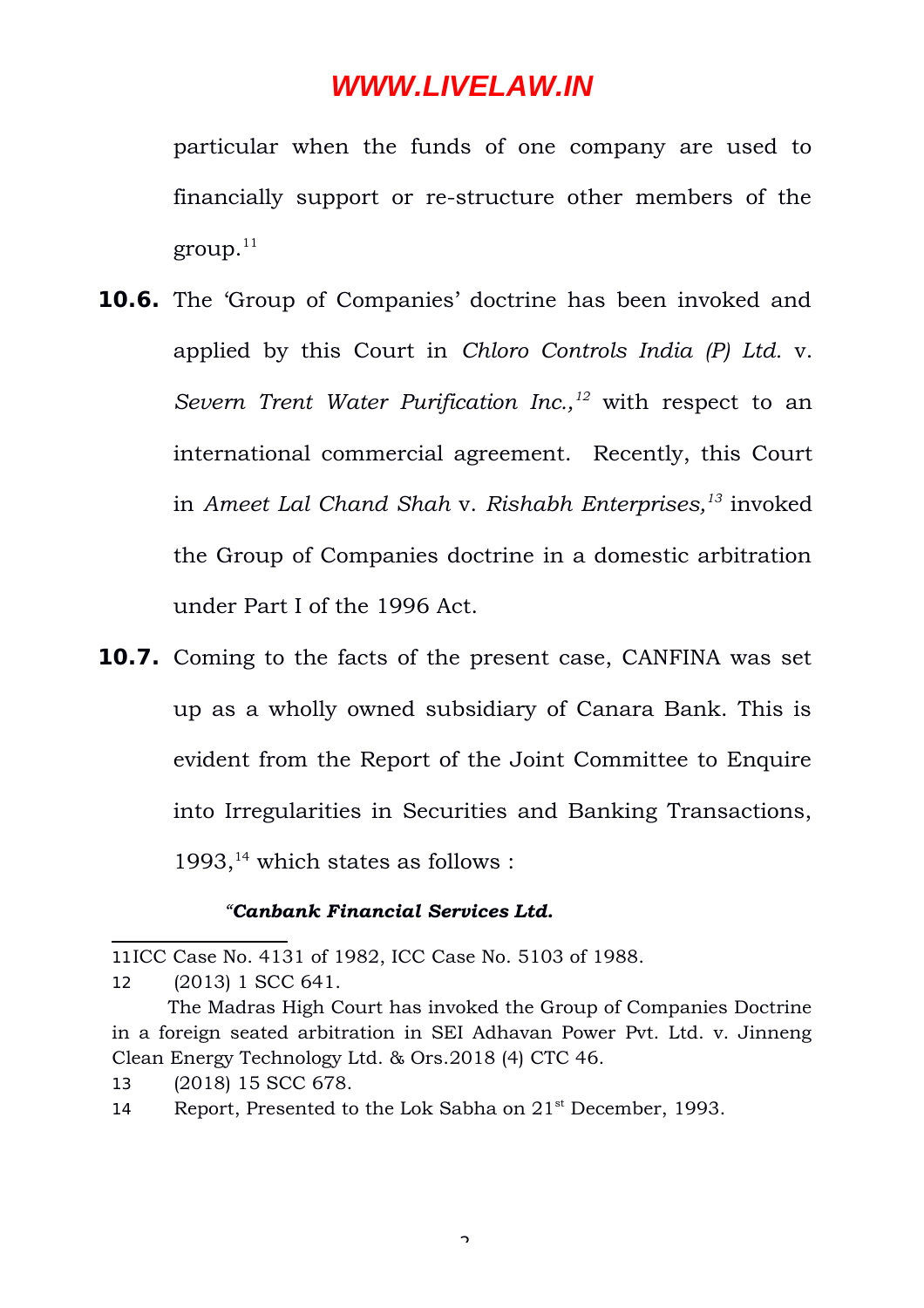*6.14 CANFINA was set up as a wholly owned subsidiary of Canara Bank and it commenced its operation with its Head Office at Bangalore on 1st June, 1987. Its authorized and paid up capital are Rs. 50 crores and Rs. 10 crores respectively. It was staffed mostly be personnel from Canara Bank and has branches at Ahmedabad, Bombay, Calcutta, Hyderabad, Madras and New Delhi besides Bangalore. As the Board comprised mostly of senior executives of Canara Bank and its Chief Executive is also a senior official of that bank (on deputation) the company functioned under the umbrella of the parent bank; besides it submits periodical returns on its functioning to the Board of Canara Bank for information.*

*6.15 The activities authorized to be conducted by the Company are equipment leasing, merchant-banking, venture capital and consultancy services. The Company, initially deployed a major portion of its owned funds and deposits in equipment leasing business and obtained the classification of an 'Equipment leasing company' from the Department of Finance Companies of RBI; this classification entitles the company to mobilize public deposits to the extent of ten time its owned funds.* 

*… 6.25 The Committee hope that the nature and extent of the financial assistance being provided by Canara Bank to its subsidiaries are such as could be justified on prudent commercial norms. Further the parent bank cannot be absolved of the responsibility for various irregularities of its subsidiary. "*

(emphasis supplied)

**10.8.** The disputes between the parties emanated out of the transaction dated 10.02.1992, whereby CANFINA has subscribed to the bonds floated by MTNL. CANFINA subsequently transferred the Bonds to its holding Company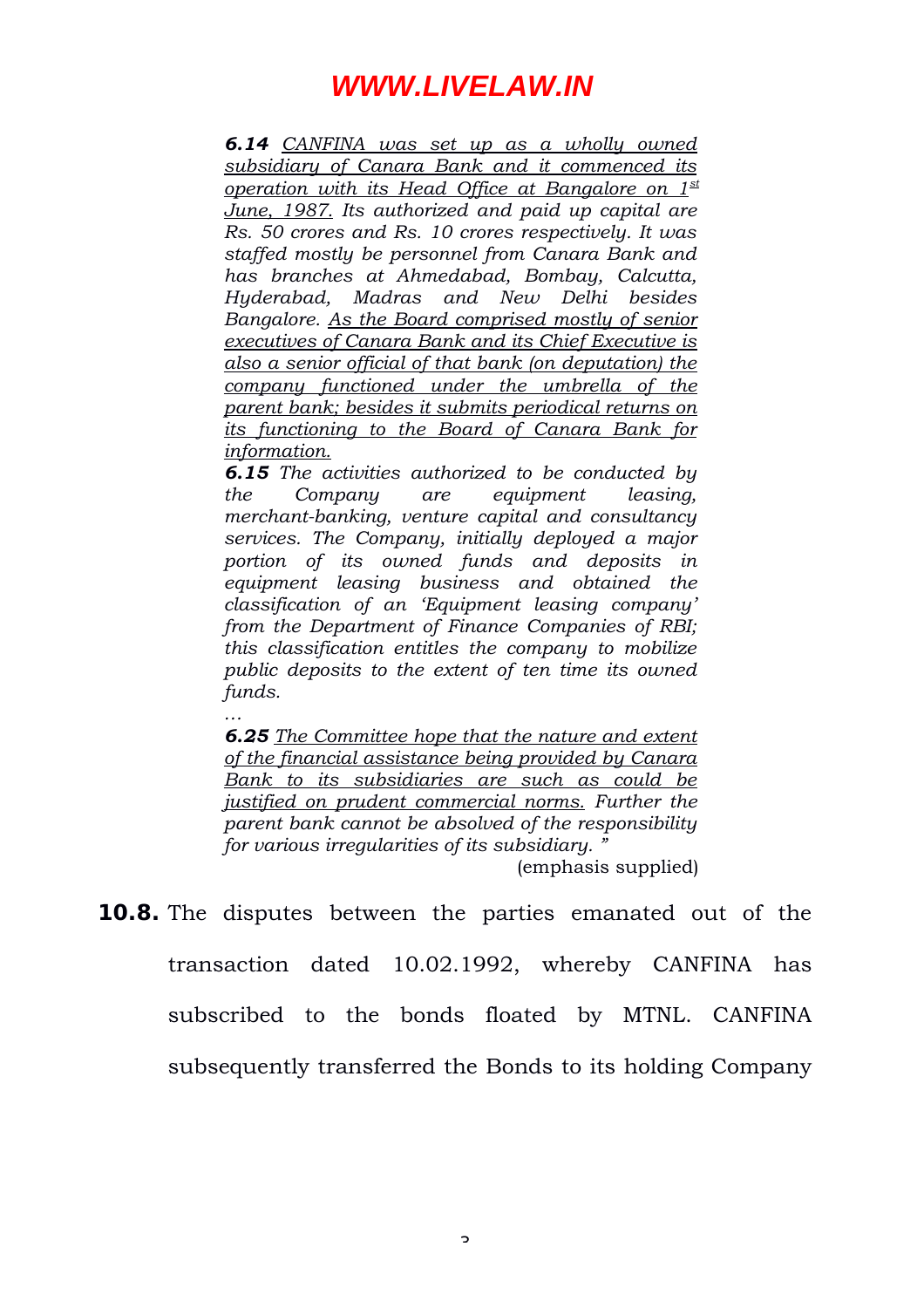– Canara Bank. It is the contention of MTNL, that since CANFINA did not pay the entire sale consideration for the Bonds, MTNL eventually was constrained to cancel the allotment of the Bonds.

**10.9.** It will be a futile effort to decide the disputes only between MTNL and Canara Bank, in the absence of CANFINA, since undisputedly, the original transaction emanated from a transaction between MTNL and CANFINA – the original purchaser of the Bonds. The disputes arose on the cancellation of the Bonds by MTNL on the ground that the entire consideration was not paid.

There is a clear and direct nexus between the issuance of the Bonds, its subsequent transfer by CANFINA to Canara Bank, and the cancellation by MTNL, which has led to disputes between the three parties.

Therefore, CANFINA is undoubtedly a necessary and proper party to the arbitration proceedings.

**10.10.** Given the tri-patite nature of the transaction, there can be a final resolution of the disputes, only if all three

 $\mathbf{z}$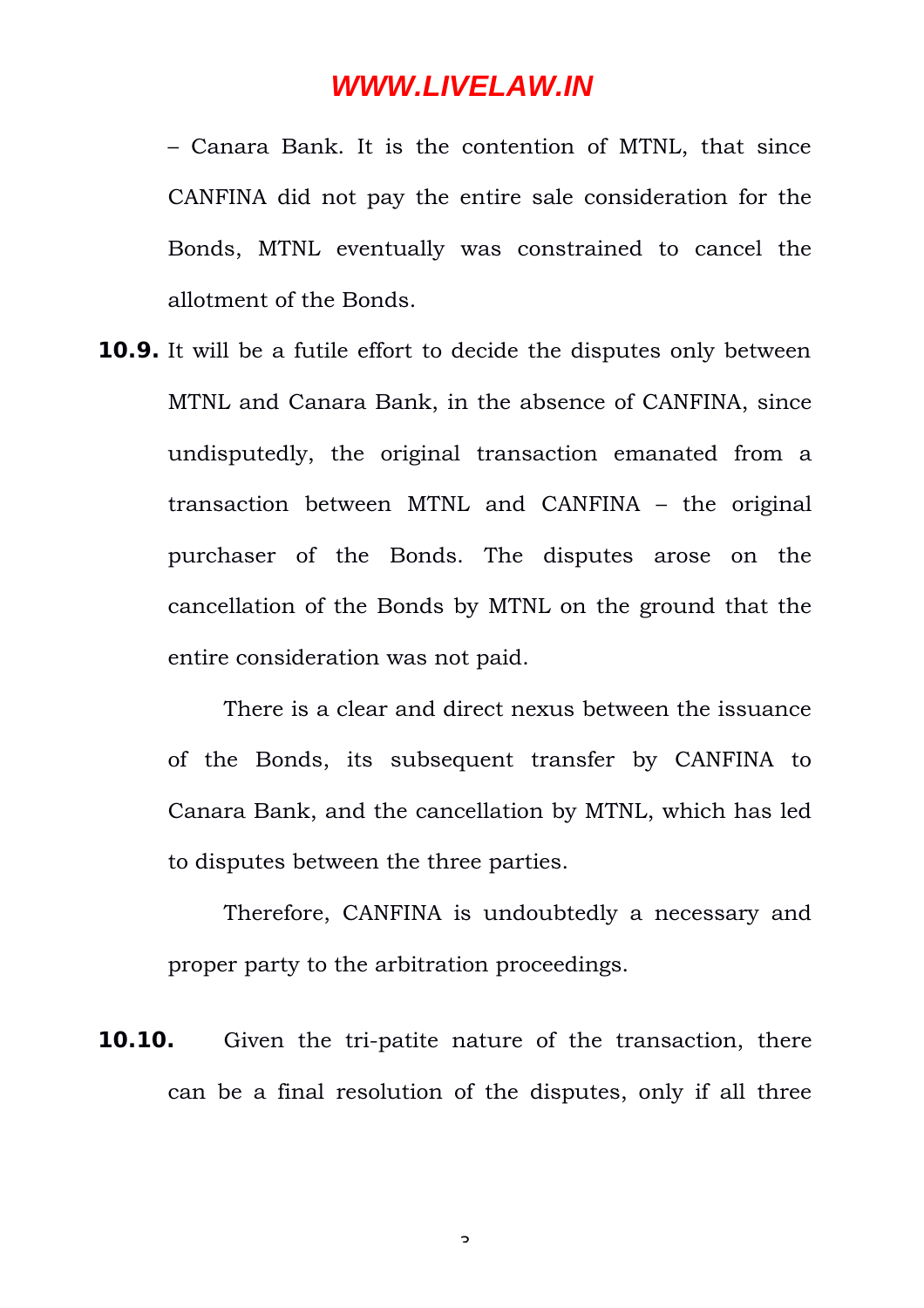parties are joined in the arbitration proceedings, to finally resolve the disputes which have been pending for over 26 years now.

It is of relevance to note that CANFINA has participated in the proceedings before the High Court, and the Committee on Disputes. CANFINA was also represented by its separate Counsel before the Sole Arbitrator. Canara Bank in CWP No. 560 of 1995 filed before the Delhi High Court, had joined CANFINA as Respondent No. 2, even though it was joined as a proforma party. CANFINA was represented by Counsel in the Writ Proceedings before the Delhi High Court. The Counsel for CANFINA was however not present on two dates i.e. on 16.09.2011 and 21.10.2011, when the High Court recorded the agreement between the parties for reference of disputes to arbitration. MTNL had submitted before the Delhi High Court that Canara Bank should agree to take over the liabilities of CANFINA before the arbitration could commence. The High Court recorded that there was no necessity of requiring

 $\mathbf{z}$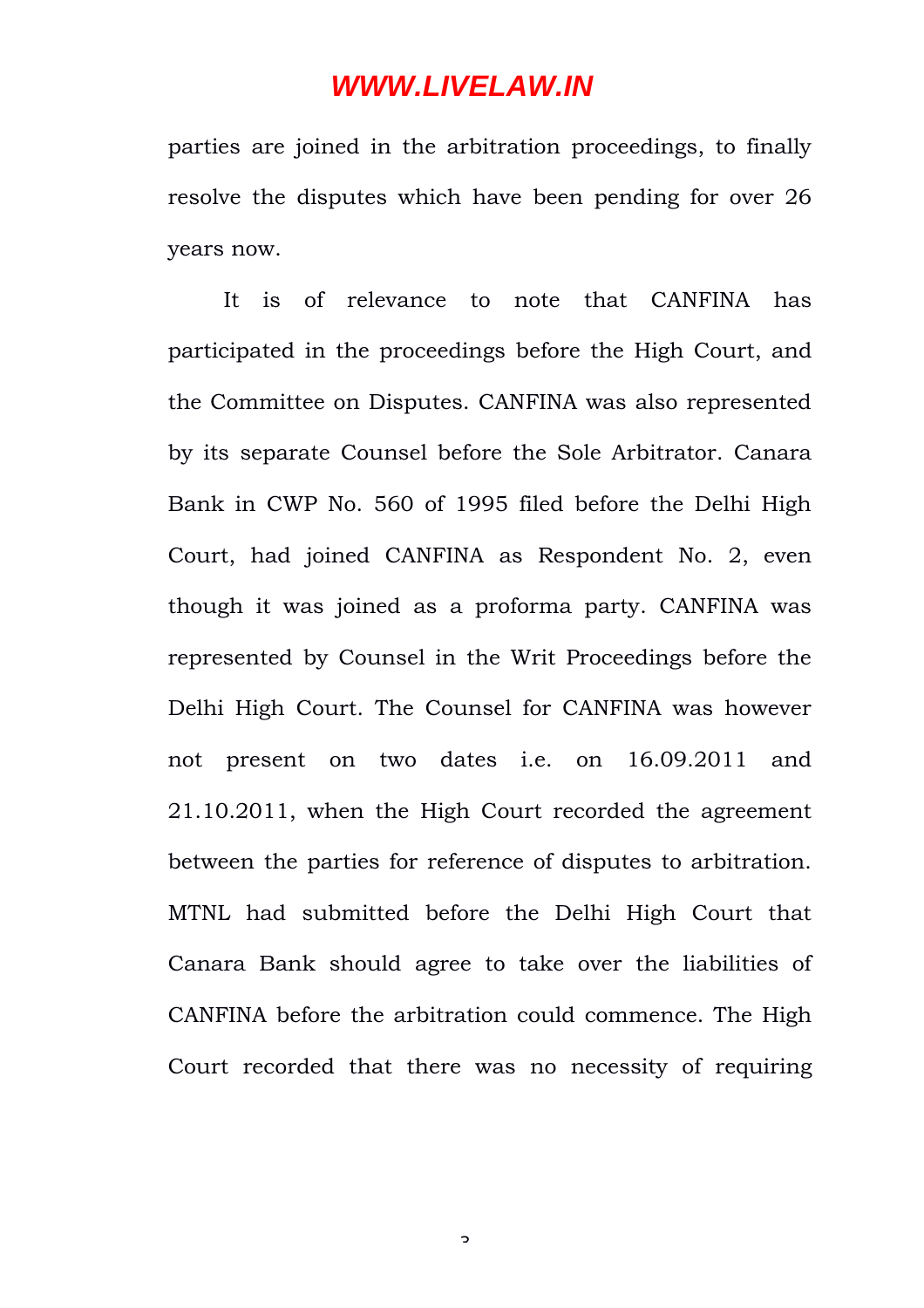Canara Bank to agree to take over the liabilities of CANFINA, prior to the arbitration proceedings. This issue would be decided in the arbitration.

**10.11.** On the commencement of arbitration proceedings before the Sole Arbitrator, notice was issued by the Sole Arbitrator to all the three parties including CANFINA, which was represented by its Counsel.

- **10.12.** We find that the objection to CANFINA being impleaded as a party to the arbitration proceedings was raised by Canara Bank, and not CANFINA.
- **10.13.** We do not find any merit in the objection raised by Canara Bank opposing the joining of CANFINA as a party to the dispute. Canara Bank *vide* letters dated 05.03.2009 and 17.03.2010 had enclosed a Draft Arbitration Agreement to MTNL, wherein it has clearly stated that the arbitration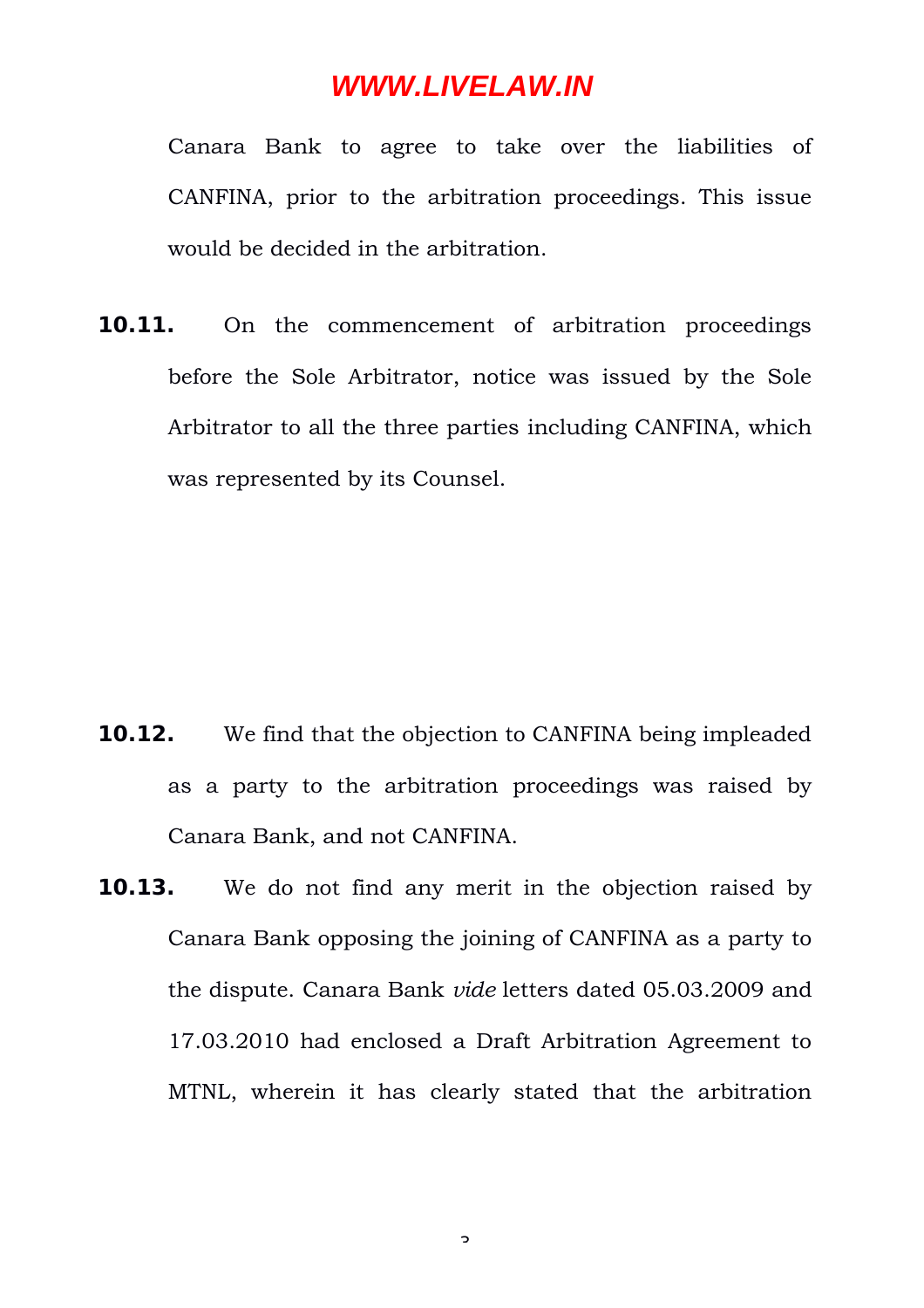would be between three parties *i.e.* Canara Bank and CANFINA as party of the first part, and MTNL as party of the second part.

It is incomprehensible why Canara Bank is now objecting to the impleadment of CANFINA in the arbitration proceedings. There is no justifiable ground advanced by the Counsel for Canara Bank to oppose the impleadment of CANFINA in the arbitration proceedings.

**10.14.** The present case is one of implied or tacit consent by Respondent No. 2 – CANFINA to being impleaded in the arbitral proceedings, which is evident from the conduct of the parties. We find that Respondent No. 2 – CANFINA has throughout participated in the proceedings before the Committee on Disputes, before the Delhi High Court, before the Sole Arbitrator, and was represented by its separate Counsel before this Court in the present appeal. There was

 $\mathbf{z}$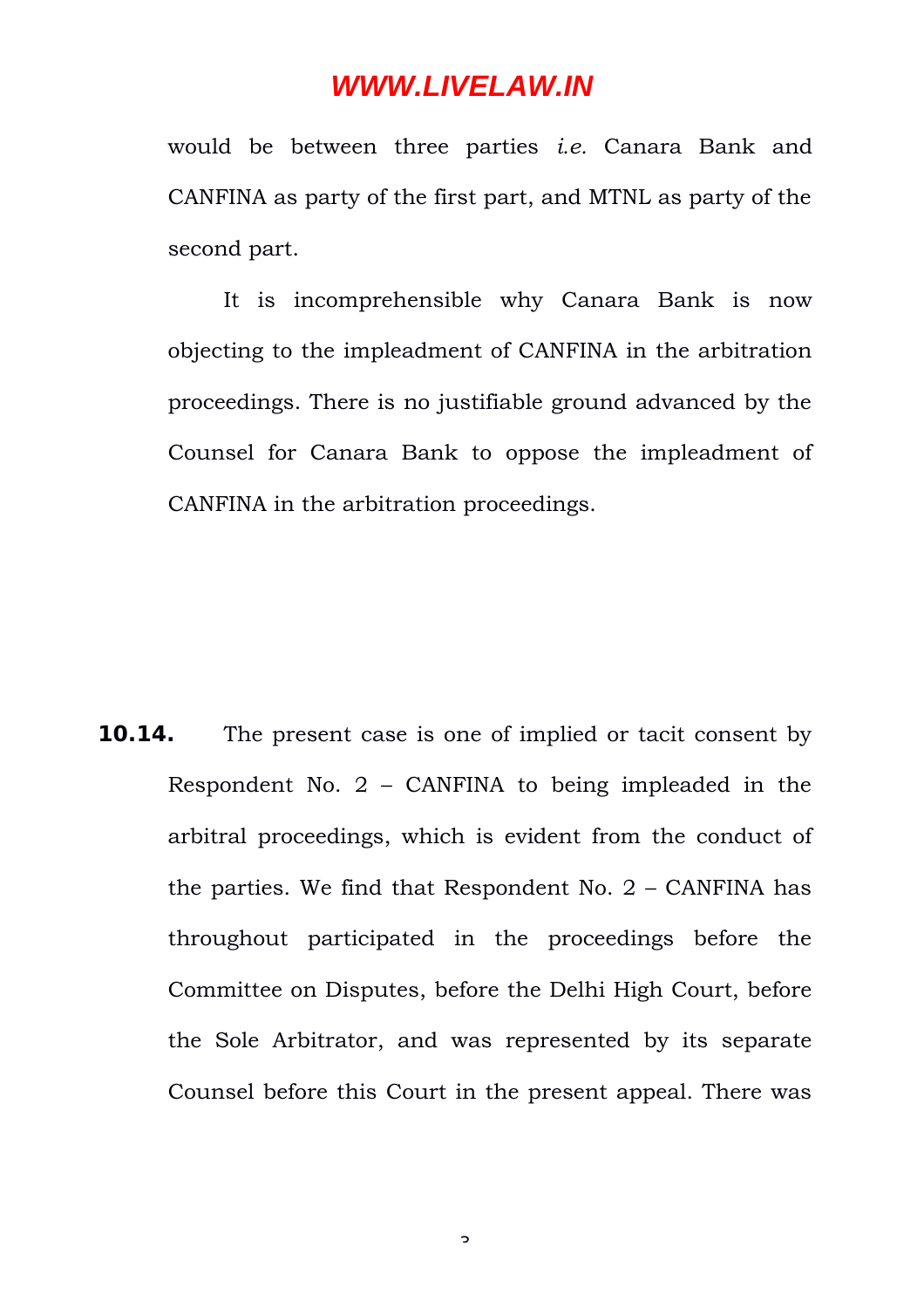a clear intention of the parties to bind both Canara Bank, and its subsidiary – CANFINA to the proceedings. In this case, there can be no final resolution of the disputes, unless all three parties are joined in the arbitration.

**11.**In view of the aforesaid discussion, the present appeals are partly allowed. We invoke the Group of Companies doctrine, to join Respondent No. 2 – CANFINA *i.e.* the wholly owned subsidiary of Respondent No. 1 – Canara Bank, in the arbitration proceedings pending before the Sole Arbitrator.

The matter is remitted to the Sole Arbitrator to continue with the arbitral proceedings, and conclude the same as expeditiously as possible. We have, however, expressed no opinion on the merits of the dispute.

Pending applications, if any, are disposed of accordingly.

> **…..……...........................J. (ABHAY MANOHAR SAPRE)**

> **..….……..........................J.**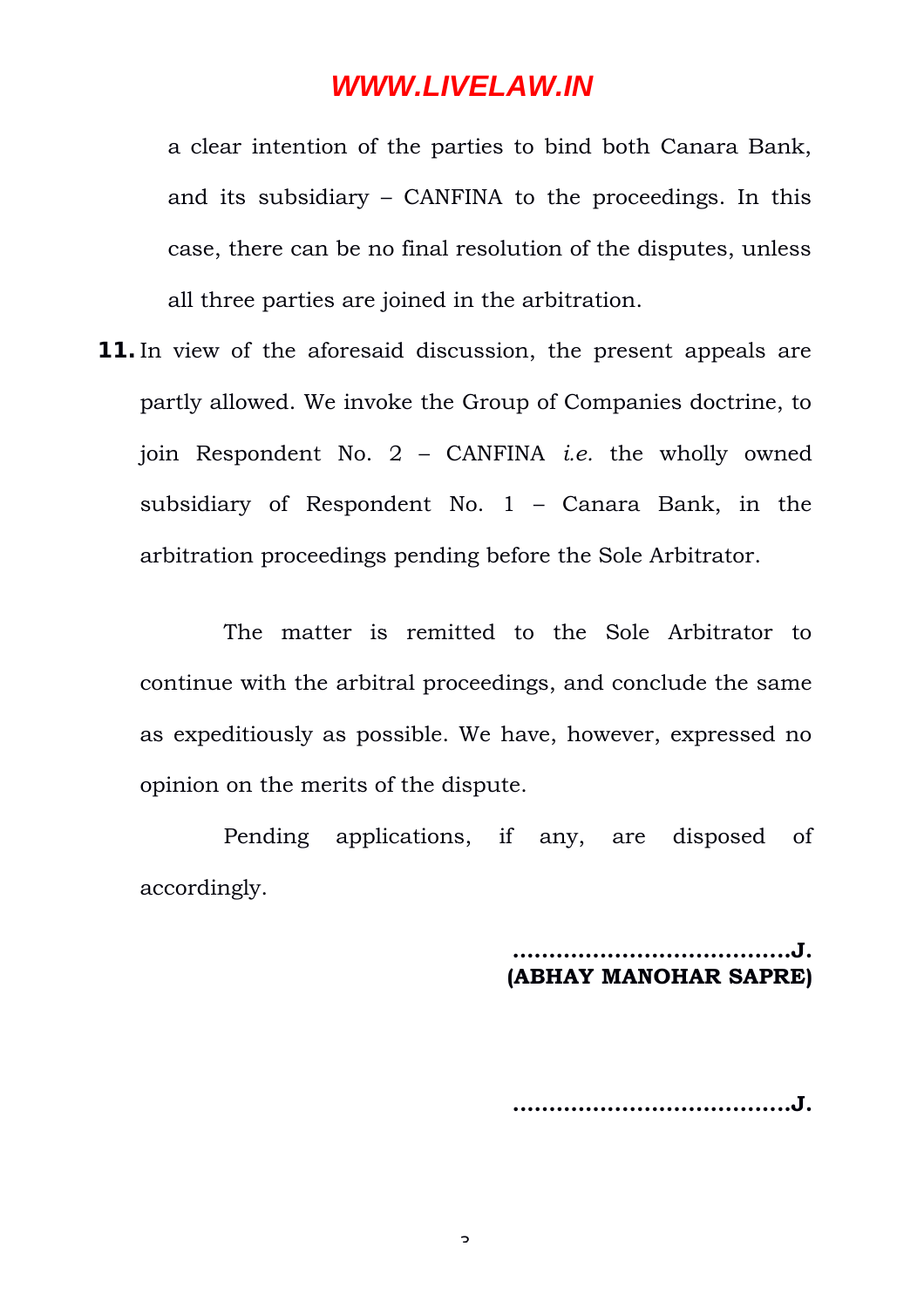#### **(INDU MALHOTRA)**

**New Delhi August 8, 2019.**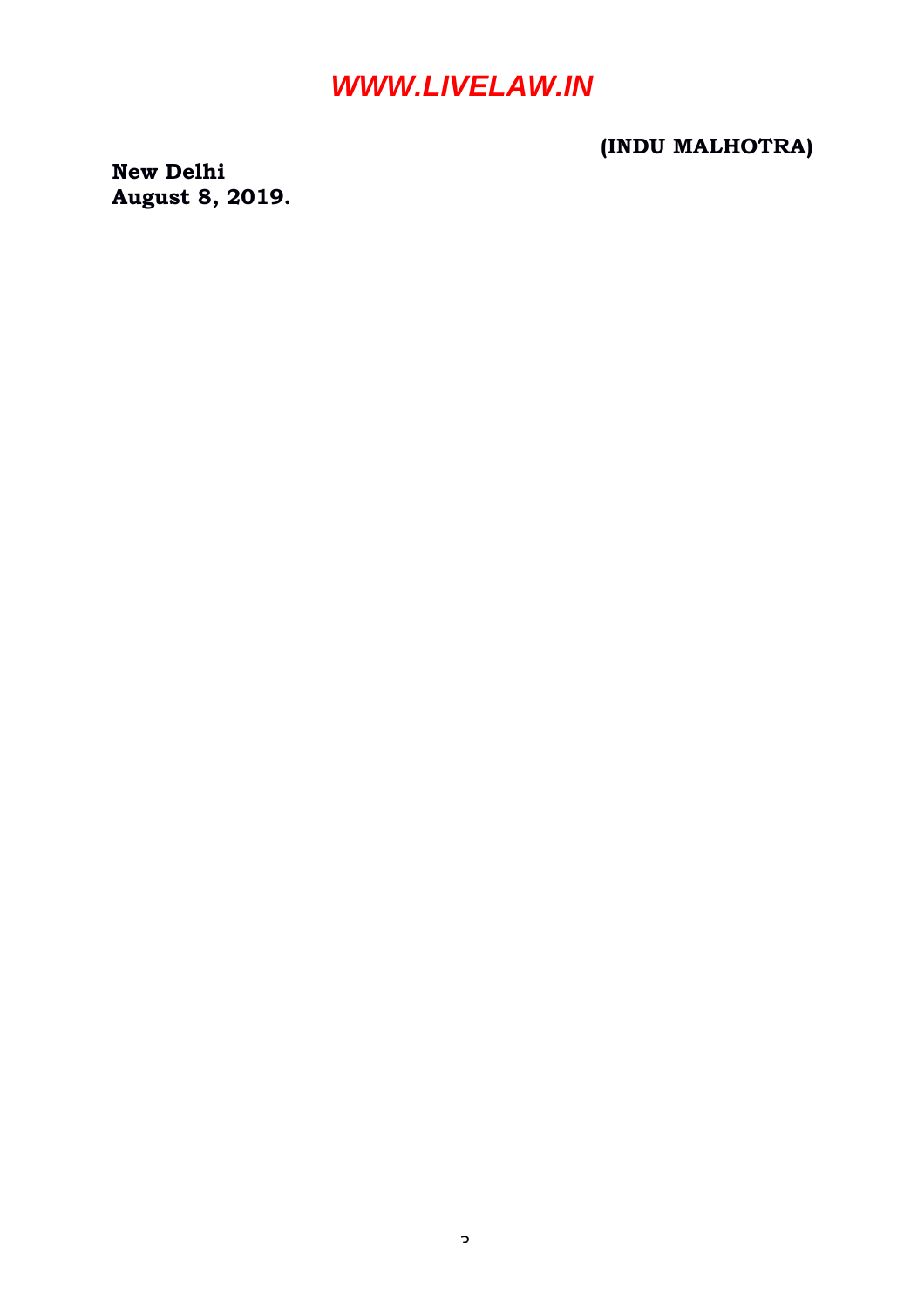#### **REPORTABLE**

#### **IN THE SUPREME COURT OF INDIA**

#### **CIVIL APPELLATE JURISDICTION**

#### **CIVIL APPEAL Nos.6202-6205 OF 2019 (Arising out of S.L.P.(C) Nos.13573-13676 of 2014)**

Mahanagar Telephone Nigam Ltd. ….Appellant(s)

#### **VERSUS**

Canara Bank & Ors. ….Respondent(s)

#### **J U D G M E N T**

#### **Abhay Manohar Sapre, J.**

1. I have had the advantage of going through an elaborate, well considered and scholarly drafted judgment proposed by my esteemed Sister Justice Indu Malhotra.

2. I entirely agree with the reasoning and the conclusion, which my erudite Sister has drawn,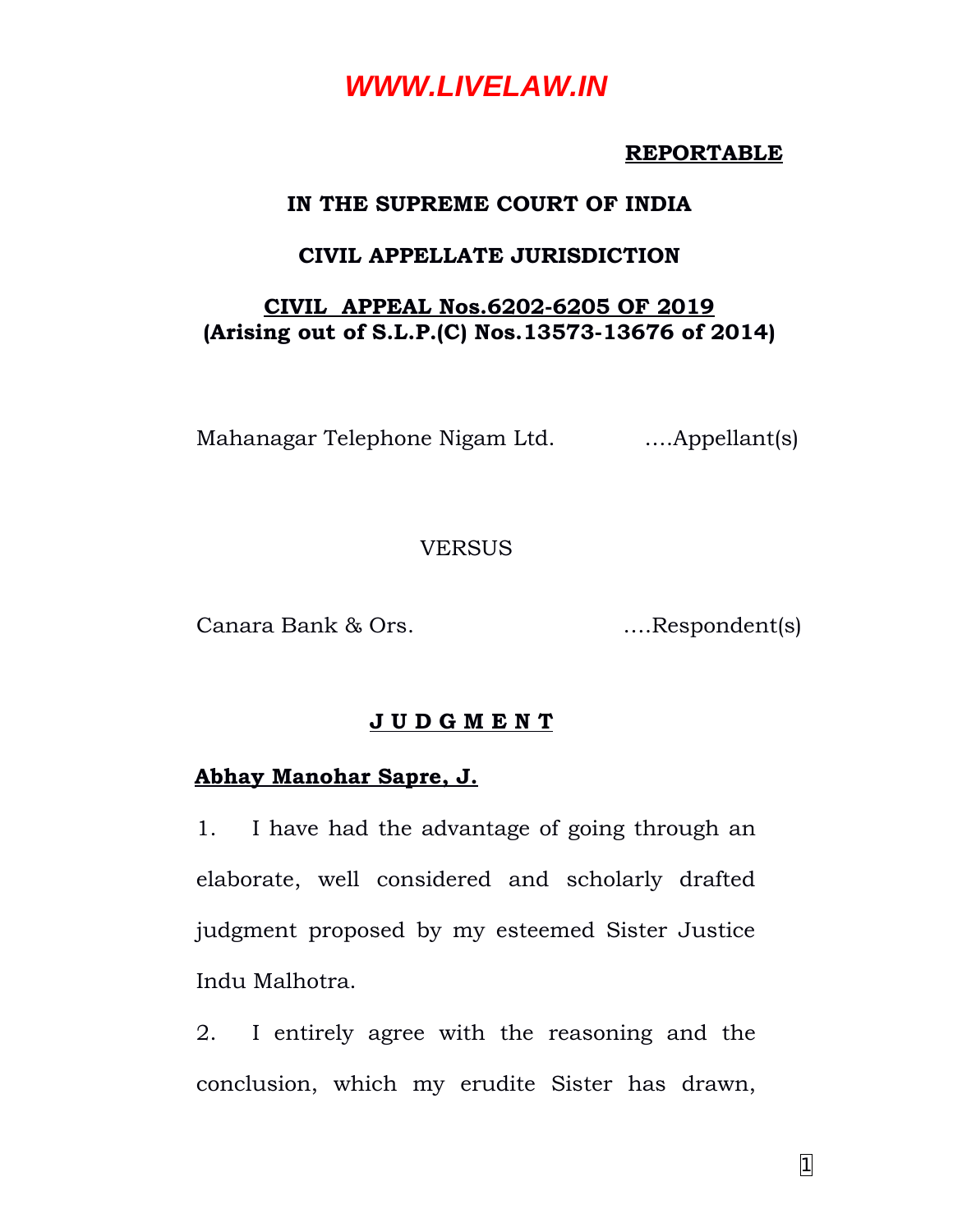which are based on remarkably articulate process of reasoning. However, having regard to the nature of the controversy involved in these appeals, I wish to add a few words of mine.

3. As rightly observed by my learned Sister in para 8, following two questions arise for consideration in these appeals:

4. One, whether the arbitration agreement in question is a bi-party agreement between the MTNL(appellant herein) and Canara Bank (respondent No. 1) or it is a tri-partite agreement between the MTNL, Canara Bank and CANFINA (respondent No. 2) and, if so, whether the agreement satisfies the conditions laid down in Section 7(4)(b) and (c) of the Arbitration and Conciliation Act, 1996 (hereinafter referred to as "the Act") so as to enable the arbitral tribunal to decide the dispute which has arisen between these parties in relation to the agreement.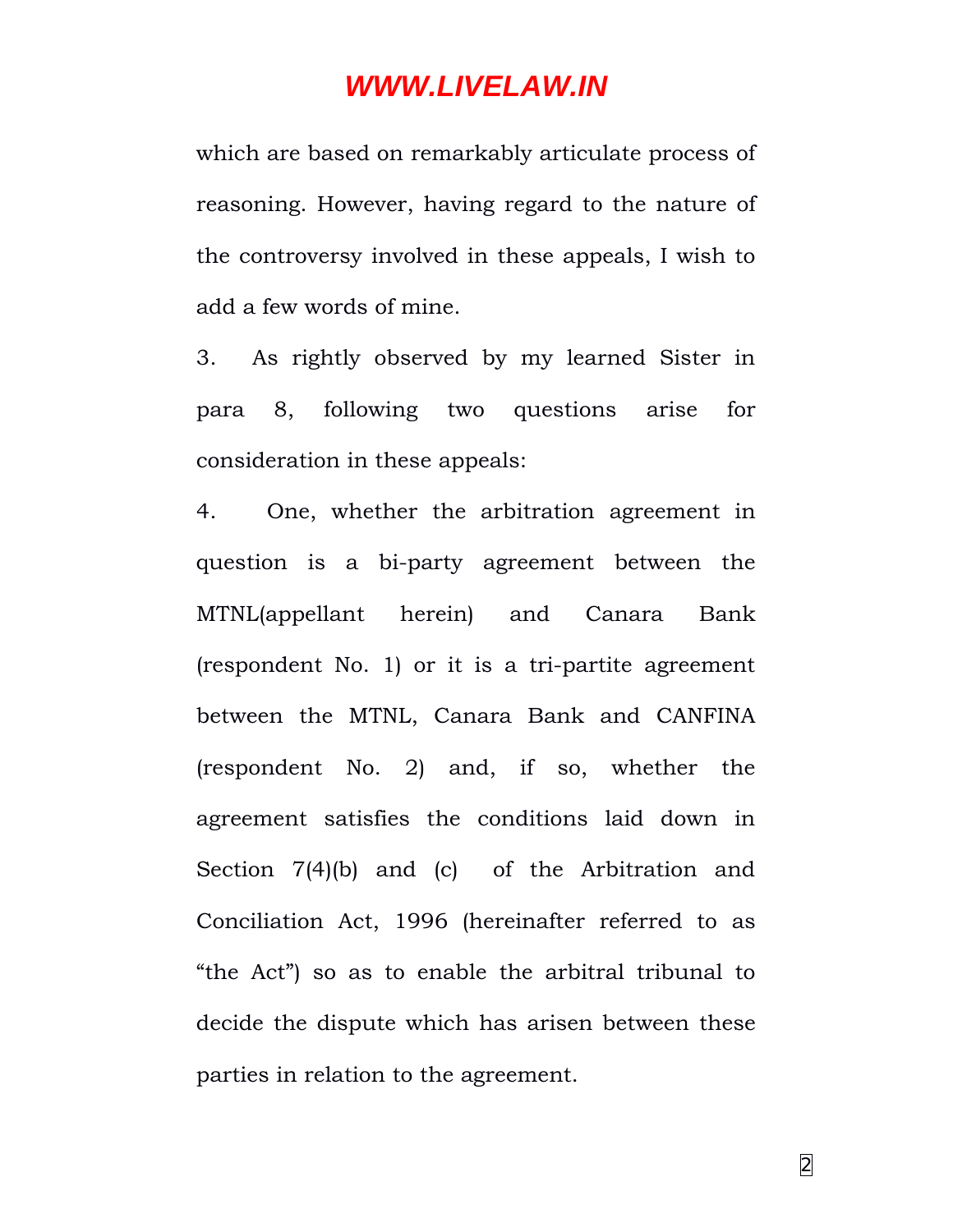5. Second, if the answer to the first question is that the agreement in question is a tri-partite agreement, whether CANFINA is also a necessary party to the arbitral proceedings for deciding the rights of the parties *inter se* in relation to the dispute.

6. In my considered opinion also, the agreement in question is essentially a tri-partite agreement between the parties, namely, MTNL, Canara Bank and CANFINA. Indeed, this is clear from the documents exchanged between the parties, pleadings and orders of the Court.

7. It is also clear when one examines the nature of the dispute. It is so inextricably linked between the three parties that it can be effectively decided only when all the three parties are made parties to the arbitral proceedings.

8. Once we examine the issue on facts in the light of requirements of Section 7(4)(b) and (c) of the Act,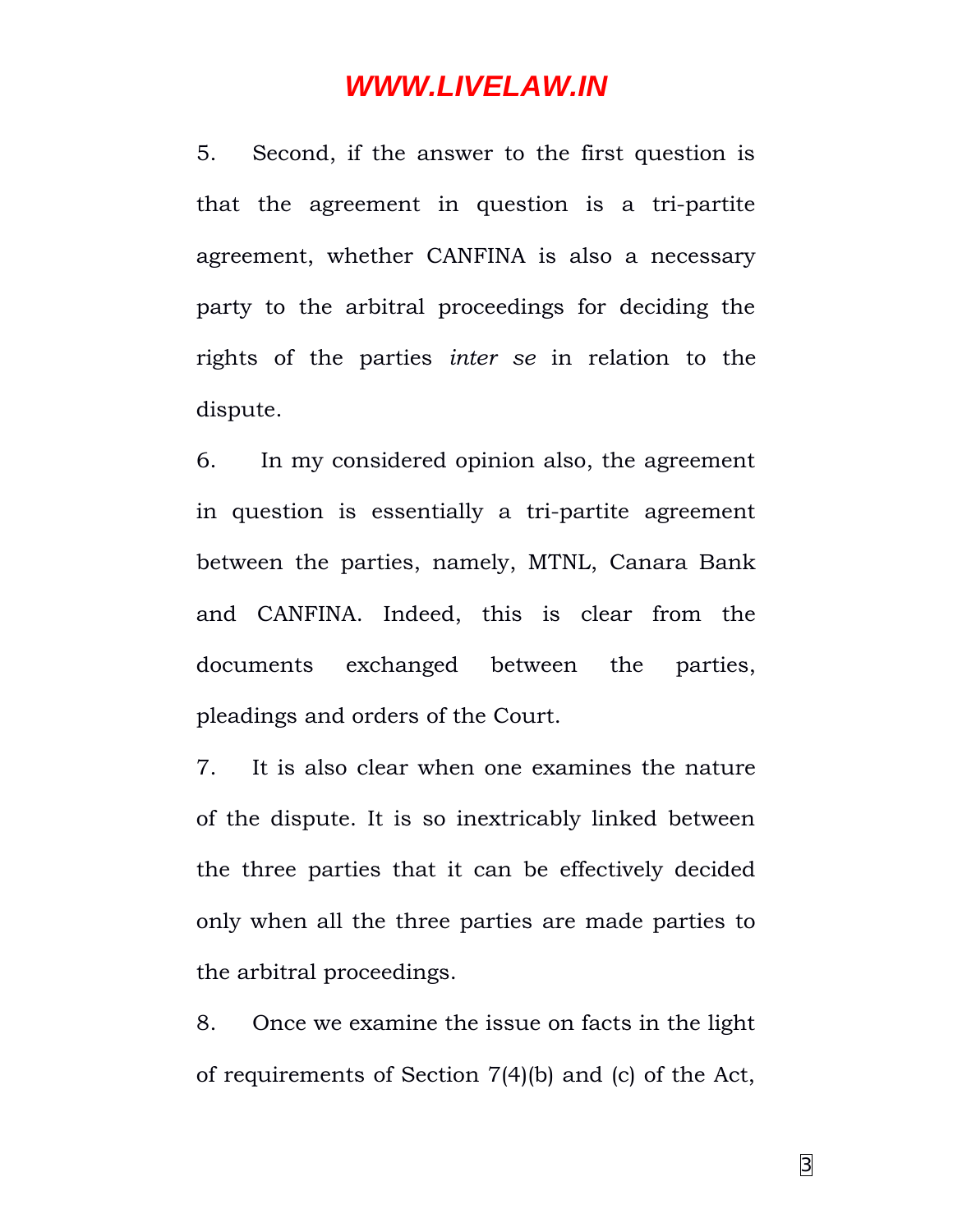we have no hesitation in coming to a conclusion that the agreement in question is, in fact, a tri-partite agreement between the three parties mentioned above. In my view, it satisfies the requirements of Section 7(4)(b) and (c) of the Act.

9. This issue is extensively dealt with by my learned Sister in the light of law laid down by this Court in several decisions and I agree with her reasoning.

10. Somewhat similar question also arose in international arbitrations as to when there are more than two parties in a dispute then how such dispute should be dealt with in the arbitral proceedingswhether it should be dealt with in one arbitral proceedings between one set of parties or it should be dealt with in separate or parallel arbitration proceedings.

11. This question was succinctly dealt with by the learned Authors-Alan Redfern and Martin Hunter in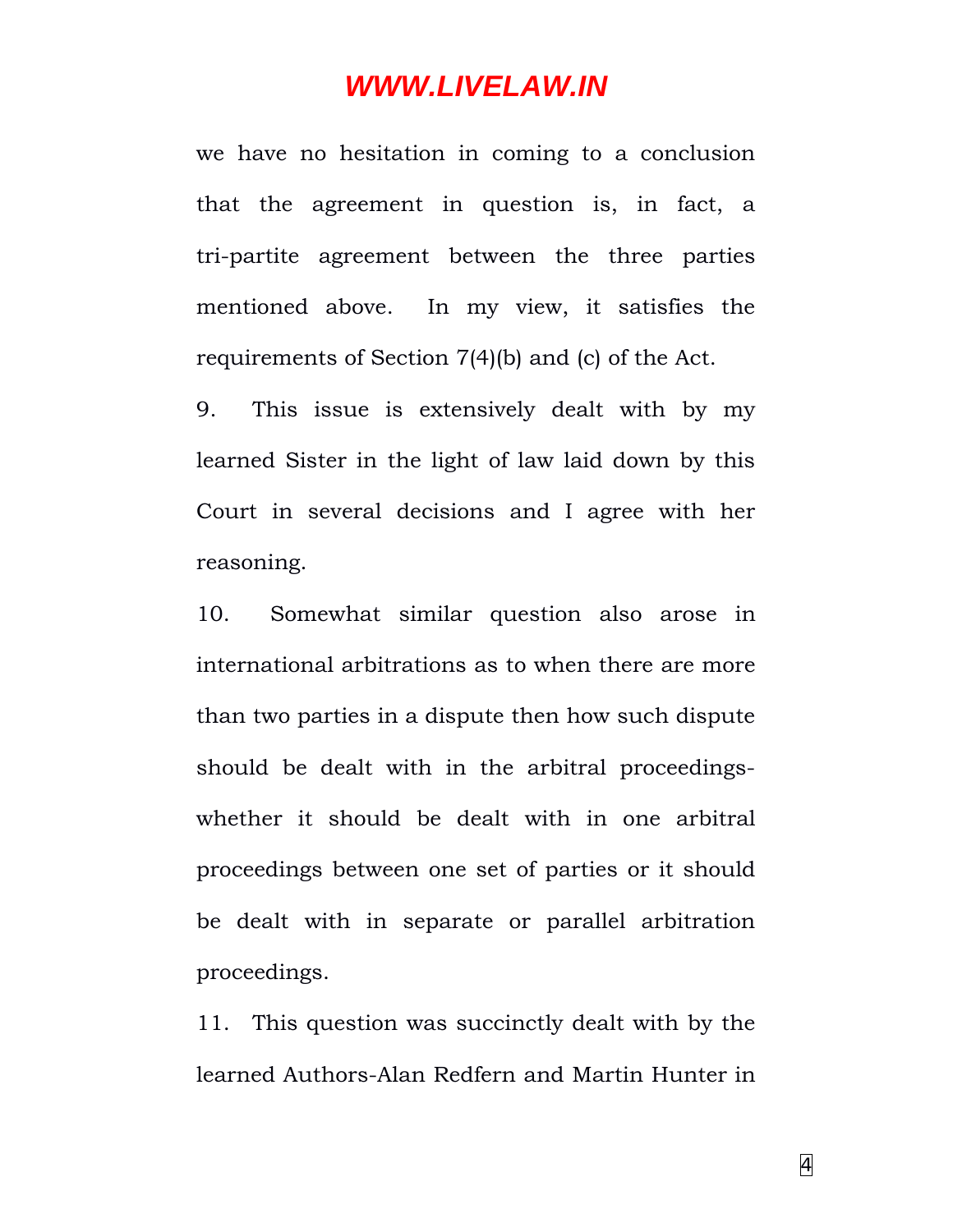their book on "*International Arbitration*". (**see -** *Redfern and Hunter on International Arbitration - sixth edition-under the heading 'J'* **"***Multiparty Arbitrations" (a) to (e) 2.212 to 2.247 pages 141 to 153*).

12. The learned authors examined the aforementioned question in the context of ICC and AAA Rules, decisions rendered by English Court of appeal and the reports of ICC Commission on multi-party arbitration. They opined that subject to the terms of the agreement and any rules framed in that behalf, it is desirable that such disputes should be resolved as far as possible in one arbitral proceedings to avoid any inconsistent findings and parallel arbitral proceedings.

13. Since the main object of the arbitral proceedings is to decide the disputes expeditiously and within a time frame, this object can be achieved only when the disputes are resolved as far as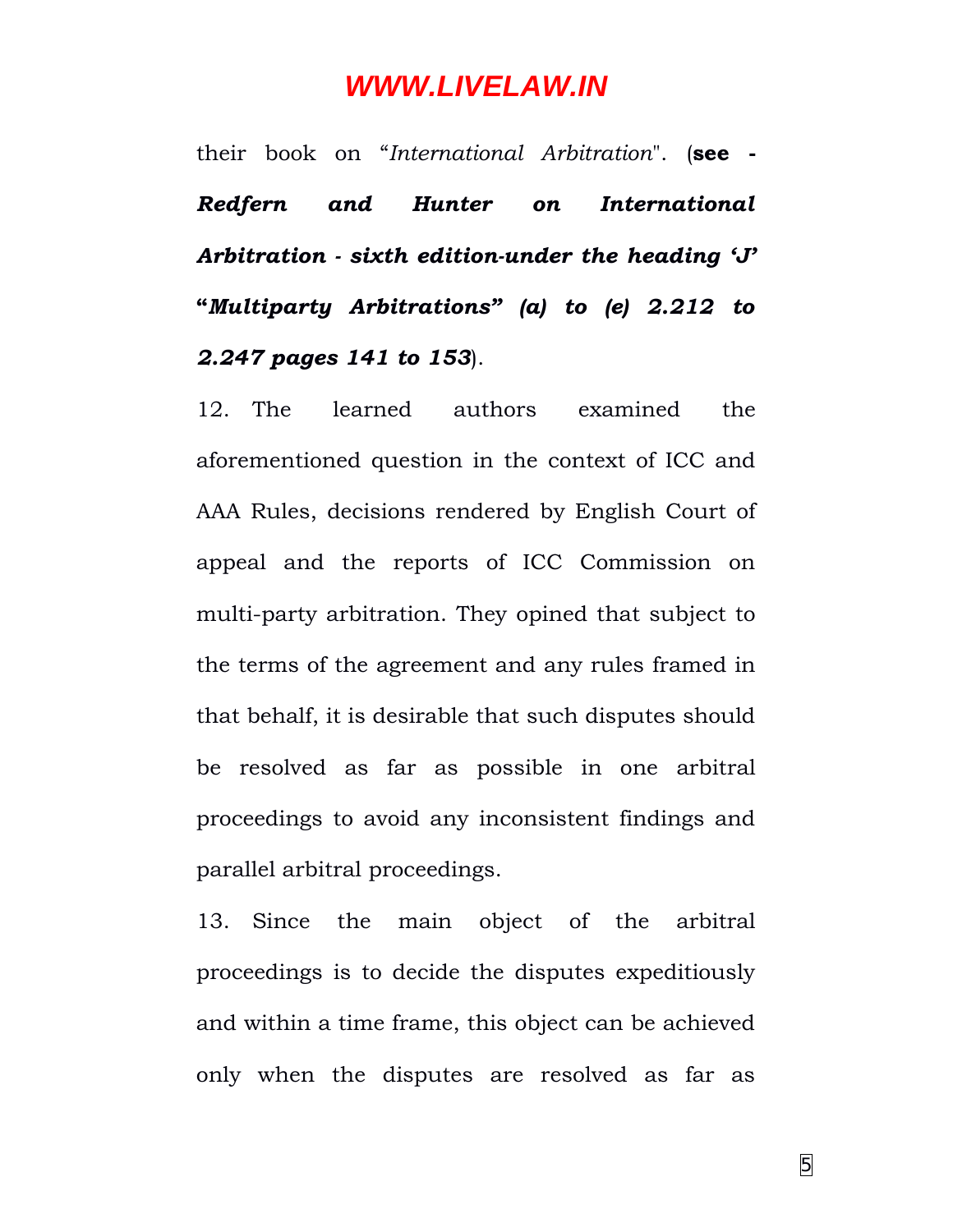possible in one arbitral proceedings. In this case, this object can be achieved only when all the three parties named above are made party in one arbitral proceedings to enable the arbitral tribunal to finally decide the dispute on merits in accordance with law.

14. As rightly observed by my learned Sister, the undisputed facts brought on record, in clear terms, entitles this Court to invoke the well known doctrine of "*Group of Companies*" and apply its principle to the facts of this case so as to enable the arbitral tribunal to determine the rights of three parties named above. In my considered view, one cannot dispute the legal proposition the doctrine "*Group of Companies"* has its application to arbitral proceedings and, in appropriate cases, it can be so applied (**See-Redfern and Hunter on International Arbitration - Sixth Edition - 1.115 page 33, 2.42- 2.51 pages 85 to 88)**